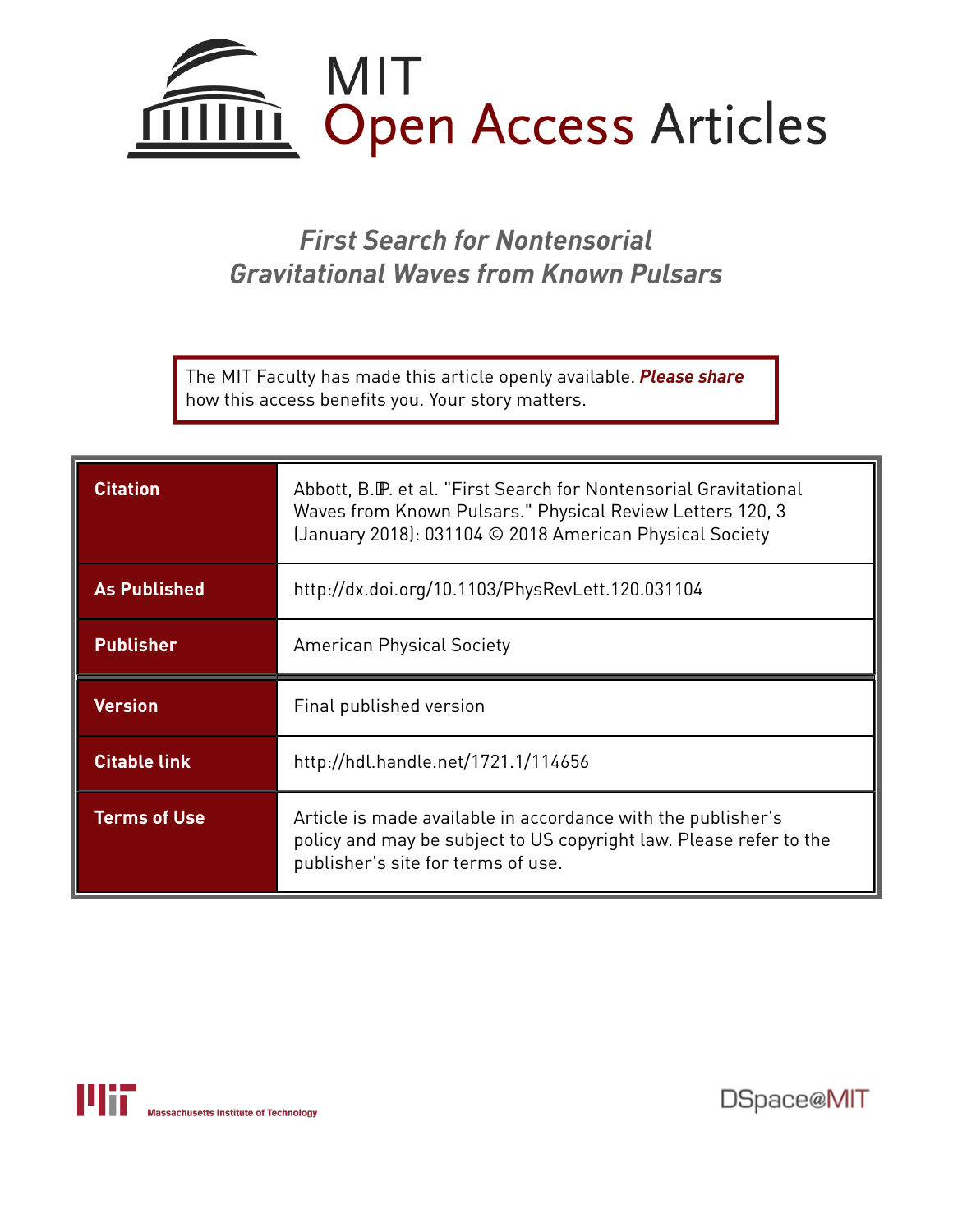## First Search for Nontensorial Gravitational Waves from Known Pulsars

B. P. Abbott et al.<sup>\*</sup>

(LIGO Scientific Collaboration and Virgo Collaboration)

(Received 12 October 2017; revised manuscript received 16 November 2017; published 19 January 2018)

We present results from the first directed search for nontensorial gravitational waves. While general relativity allows for tensorial (plus and cross) modes only, a generic metric theory may, in principle, predict waves with up to six different polarizations. This analysis is sensitive to continuous signals of scalar, vector, or tensor polarizations, and does not rely on any specific theory of gravity. After searching data from the first observation run of the advanced LIGO detectors for signals at twice the rotational frequency of 200 known pulsars, we find no evidence of gravitational waves of any polarization. We report the first upper limits for scalar and vector strains, finding values comparable in magnitude to previously published limits for tensor strain. Our results may be translated into constraints on specific alternative theories of gravity.

DOI: [10.1103/PhysRevLett.120.031104](https://doi.org/10.1103/PhysRevLett.120.031104)

Introduction.—The first gravitational waves detected by the Advanced Laser Interferometer Gravitational-Wave Observatory (aLIGO) and Virgo have already been used to place some of the most stringent constraints on deviations from the general theory of relativity (GR) in the highly dynamical and strong-field regimes of gravity [\[1](#page-7-0)–4]. However, even though some partial progress has been made with the observation of GW170814 [\[5,6\]](#page-7-1) and in spite of the wealth of new information provided by GW170817 [\[7,8\]](#page-7-2), it has not yet been possible to unambiguously confirm GR's prediction that the associated metric perturbations are of a tensor nature (helicity  $\pm 2$ ), rather than vector (helicity  $\pm 1$ ), or scalar (helicity 0) [\[9\].](#page-7-3) This is unfortunate, since the presence of nontensorial modes is a key prediction of many extensions to GR [\[10](#page-7-4)–14]. Most importantly, the detection of a scalar or vector component, no matter how small, would automatically point to physics beyond Einstein's theory [\[12,13\].](#page-7-5)

In order to experimentally study gravitational-wave polarizations directly, one needs a local measurement of their geometric effect (i.e., which directions are stretched and squeezed) that breaks degeneracies between the five distinguishable (to differential-arm instruments) modes supported by a generic metric theory of gravity [\[10,11\]](#page-7-4). For transient waves like those detected so far, this cannot be fully achieved with the LIGO-Virgo network, as at least five nonco-oriented differential-arm antennas are required to break all such degeneracies[\[13,15\].](#page-7-6) Constraints on the magnitude of non-GR polarizations inferred from indirect measurements, like the rate of orbital decay of binary pulsars, are only meaningful in the context of specific theories (see, e.g., Refs. [\[16,17\]](#page-7-7) or Refs. [\[18,19\]](#page-7-8) for reviews).

Theory-independent polarization measurements could instead be carried out with current detectors in the presence of signals sufficiently long to probe the detector antenna patterns, which are themselves polarization sensitive [\[20](#page-7-9)–23]. Such is the case, for instance, for the continuous, almost-monochromatic waves expected from spinning neutron stars with an asymmetric moment of inertia [\[24\]](#page-7-10). Known galactic pulsars are one of the main candidates for searches for such signals in data from ground-based detectors, and analyses targeting them have already achieved sensitivities that are comparable to, or even surpass, their canonical spin-down limit (i.e., the strain that would be produced if the observed slowdown in the pulsar's rotation was completely due to gravitational radiation) [\[25\]](#page-7-11).

However, all previous targeted searches have been, by design, restricted to tensorial gravitational polarizations only. This leaves open the possibility that, due to a departure from GR, the neutron stars targeted in previous searches may indeed be emitting strong continuous waves with nontensorial content, in spite of the null results of standard searches.

In this Letter, we present results from a search for continuous gravitational waves in aLIGO data that makes no assumptions about how the gravitational field transforms under local spatial rotations, and is thus sensitive to any of the five measurable polarizations allowed by a generic metric theory of gravity. We targeted 200 known pulsars using data from aLIGO's first observation run (O1), and assuming emission at twice the rotational frequency of the source.

Our data provide no evidence for the emission of gravitational signals of tensorial or nontensorial polarization from any of the pulsars targeted. For sources in the most sensitive band of our detectors, we constrain the strain of the scalar and vector modes to be below  $1.5 \times 10^{-26}$ at 95% credibility. These are the first direct upper limits for \*

Full author list given at the end of this article.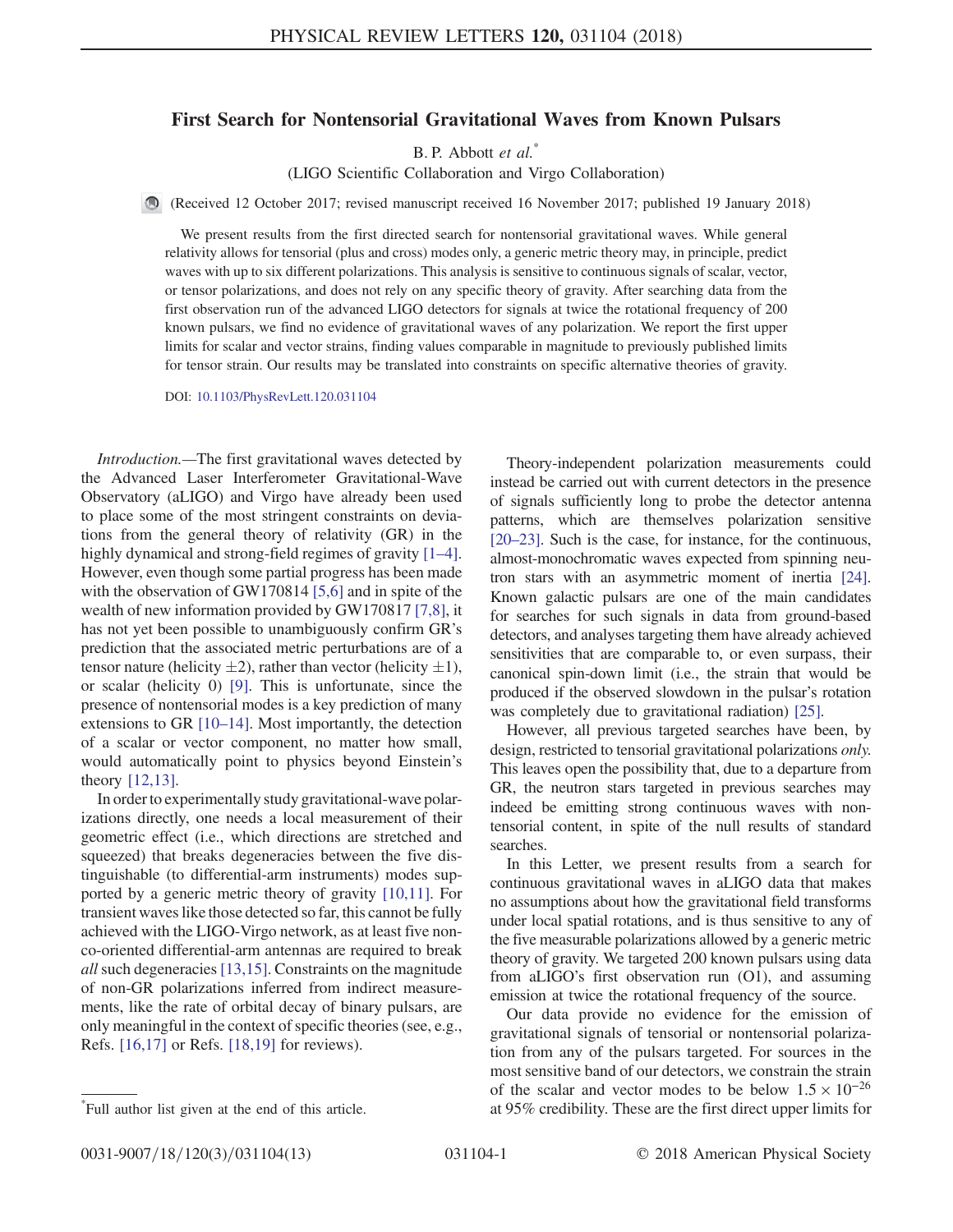scalar and vector strain, and may in principle be used to constrain beyond-GR theories of gravity.

Analysis.—We search aLIGO O1 data from the Hanford (H1) and Livingston (L1) detectors for continuous waves of any polarization (tensor, scalar, or vector) by applying the Bayesian time-domain method of Ref. [\[26\],](#page-7-12) generalized to non-GR modes as described in Ref. [\[21\]](#page-7-13) and summarized below. Our analysis follows closely that of Ref. [\[25\],](#page-7-11) and uses the exact same interferometric data.

Calibrated detector data are heterodyned and filtered using the timing solutions obtained from electromagnetic observations for each pulsar. The maximum calibration uncertainties estimated over the whole run give a limit on the combined H1 and L1 amplitude uncertainties of 14% this is the conservative level of uncertainty on the strain upper limits [\[25,27\].](#page-7-11)

The data streams start on 2015 Sep 11 at 01∶25:03 UTC for H1 and 18∶29:03 UTC for L1, and finish on 2016 Jan 19 at 17∶07:59 UTC at both sites. The pulsar timing solutions used are also the same as in Ref. [\[25\]](#page-7-11) and were obtained from the 42-ft telescope and Lovell telescope at Jodrell Bank (UK), the 26-m telescope at Hartebeesthoek (South Africa), the Parkes radio telescope (Australia), the Nancay Decimetric Radio Telescope (France), the Arecibo Observatory (Puerto Rico), and the Fermi Large Area Telescope (LAT).

As described in detail in Ref. [\[21\]](#page-7-13), we construct a Bayesian hypothesis that captures signals of any polarization content (our *any-signal* hypothesis,  $\mathcal{H}_S$ ) by combining the sub-hypotheses corresponding to the signal being composed of tensor, vector, scalar modes, or any combination thereof. Each of these sub-hypotheses corresponds to a different signal model; in particular, the least restrictive template includes contributions from all polarizations and can be written as

$$
h(t) = \sum_{p} F_p(t; \alpha, \delta, \psi) h_p(t), \qquad (1)
$$

<span id="page-2-0"></span>where the sum is over the five independent polarizations: plus  $(+)$ , cross  $(x)$ , vector x  $(x)$ , vector y  $(y)$ , and scalar  $(s)$ [\[11\]](#page-7-14). The two scalar modes in the most common basis, breathing and longitudinal, are degenerate for networks of quadrupolar antennas [\[13\],](#page-7-6) so we do not make a distinction between them.

Each term in Eq. [\(1\)](#page-2-0) is the product of an antenna pattern function  $F_p$  and an intrinsic strain function  $h_p$ . We define the different polarizations in a wave frame such that the  $\zeta$  axis points in the direction of propagation,  $\chi$  lies in the plane of the sky along the line of nodes (here defined to be the intersection of the equatorial plane of the source with the plane of the sky), and y completes the right-handed system, such that the polarization angle  $\psi$  is the angle between the y axis and the projection of the celestial North onto the plane of the sky (see, e.g., Ref. [\[28\]](#page-7-15)). We can thus write the  $F_p$ 's as implicit functions of the source's right ascension  $\alpha$ , declination  $\delta$ , and polarization  $\psi$ . (For the sources targeted here,  $\alpha$  and  $\delta$  are always known to high accuracy, while  $\psi$  is usually unknown.) The antenna patterns acquire their time dependence from the sidereal rotation of Earth; explicit expressions for the  $F_p$ 's are given in Refs. [20–[22,29,30\]](#page-7-9).

<span id="page-2-1"></span>For a continuous wave, the polarizations take the simple form

$$
h_p(t) = a_p \cos[\phi(t) + \phi_p],
$$
 (2)

where  $a_p$  is a time-independent strain amplitude,  $\phi(t)$  is the intrinsic phase evolution, and  $\phi_p$  a phase offset for each polarization. The nature of these three quantities depends on the specifics of the underlying theory of gravity and the associated emission mechanism (for different emission mechanisms within GR, see, e.g., Refs. [\[31](#page-7-16)–33]). While we treat  $a_p$  and  $\phi_p$  as free parameters, we take  $\phi(t)$  to be the same as in the traditional GR analysis [\[25\]](#page-7-11):

$$
\phi(t) = 2\pi \sum_{j=0}^{N} \frac{\partial_t^{(j)} f_{\text{GW},0}}{(j+1)!} [t - T_0 + \delta t(t)]^{(j+1)}, \quad (3)
$$

where  $\partial_t^{(j)} f_{\text{GW},0}$  is the *j*th time derivative of  $f_{\text{GW},0}$ , the emission frequency measured at the fiducial time  $T_0$ ;  $\delta t(t)$ is the time delay from the observatory to the solar system barycenter (including the known Rømer, Shapiro and Einstein delays), and can also include binary system corrections to transform the time coordinate to a frame approximately inertial with respect to the source;  $N$  is the order of the series expansion (1 or 2 for most sources).

The gravitational-wave frequency  $f_{GW}$  is related to the rotational frequency of the source  $f_{\text{rot}}$ , which is in turn known from electromagnetic observations. Although arbitrary theories of gravity and emission mechanisms may predict gravitational emission at any multiple of the rotational frequency, here we assume  $f_{GW} = 2f_{rot}$ , in accordance with the most favored emission model in GR [\[24\]](#page-7-10). This restriction arises from practical considerations affecting our specific implementation, and will be relaxed in future studies.

<span id="page-2-3"></span>For convenience, we define effective strain amplitudes for tensor, vector, and scalar modes, respectively, by

$$
h_t \equiv \sqrt{a_+^2 + a_{\times}^2},\tag{4}
$$

$$
h_v \equiv \sqrt{a_x^2 + a_y^2},\tag{5}
$$

$$
h_s \equiv a_s,\tag{6}
$$

<span id="page-2-4"></span>in terms of the intrinsic  $a_p$  amplitudes of Eq. [\(2\).](#page-2-1) These quantities may serve as proxy for the total power in each polarization group.

<span id="page-2-2"></span>One may recover the GR hypothesis considered in previous analyses by setting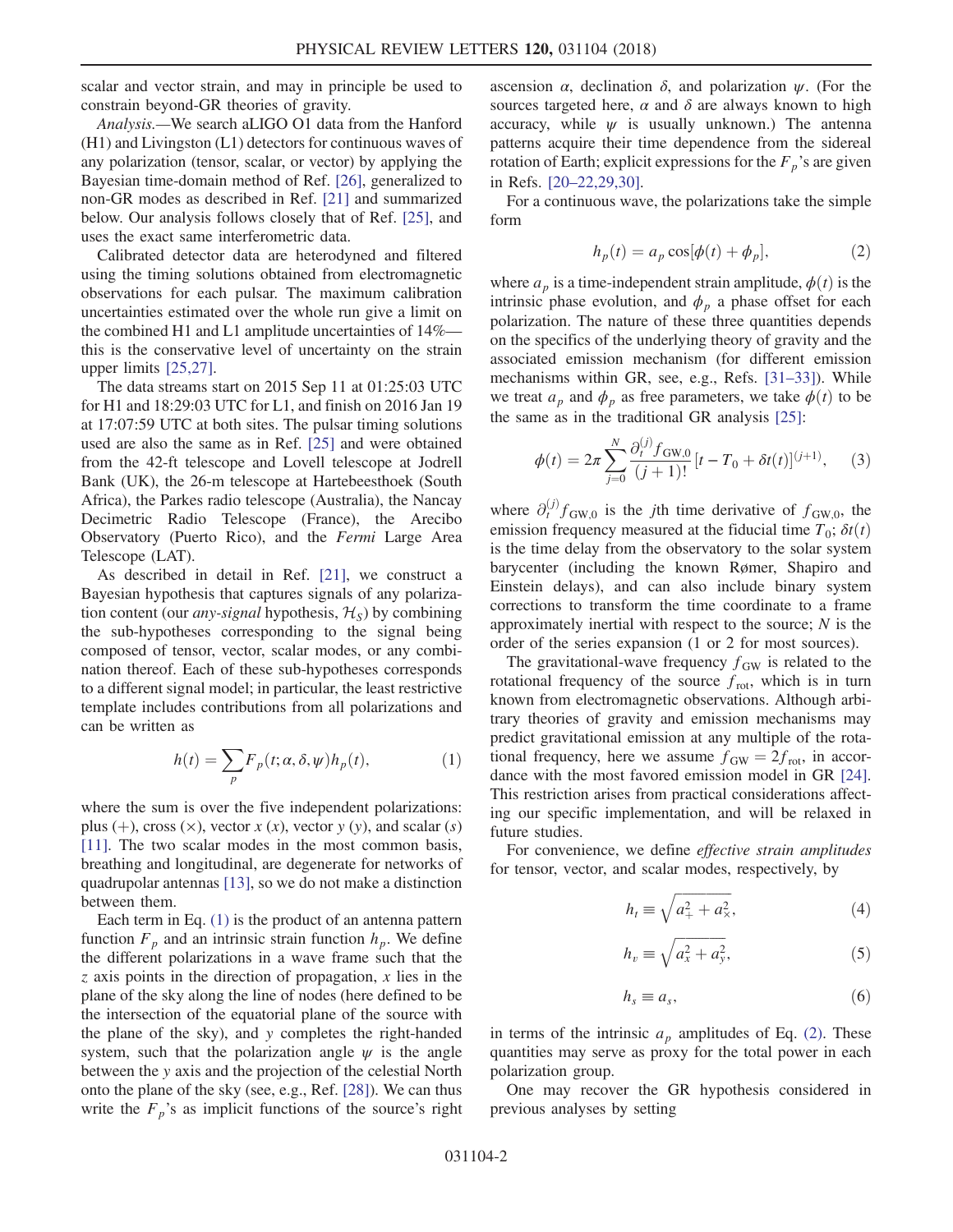$$
a_{+} = h_0(1 + \cos^2 t)/2, \qquad \phi_{+} = \phi_0, \tag{7}
$$

<span id="page-3-1"></span>
$$
a_{\times} = h_0 \cos \iota, \qquad \phi_{\times} = \phi_0 - \pi/2, \tag{8}
$$

$$
a_x = a_y = a_s = 0,\t\t(9)
$$

where  $\iota$  is the inclination (angle between the line of sight and the spin axis of the source), and  $h_0$ ,  $\phi_0$  are free parameters. (As with  $\psi$ , *i* is unknown for most pulsars.) This corresponds to the standard triaxial-star emission mechanism (see, e.g., Ref. [\[34\]\)](#page-7-17). We use this parameterization only when we wish to incorporate known orientation information as explained below; otherwise, we parametrize the tensor polarizations directly in terms of  $a_+$ ,  $a_{\times}$ ,  $\phi_+$  and  $\phi_{\times}$ .

Templates of the form of Eq. [\(1\),](#page-2-0) together with appropriate priors, allow us to compute Bayes factors (marginalized-likelihood ratios) for the presence of signals in the data vs Gaussian noise. We do this using an extension of the nested sampling implementation presented in Ref. [\[35\]](#page-7-18) (see Ref. [\[21\]](#page-7-13) for details specific to non-GR polarizations). The Bayes factors corresponding to each signal model may be combined into the odds  $\mathcal{O}_N^S$  that the data contain a continuous signal of any polarization vs Gaussian noise:

$$
\mathcal{O}_N^S = P(\mathcal{H}_S | \mathbf{B}) / P(\mathcal{H}_N | \mathbf{B}),\tag{10}
$$

<span id="page-3-3"></span>i.e., the ratio of the posterior probabilities that the data B contain a signal of any polarizations  $(\mathcal{H}_S)$  vs just Gaussian noise  $(\mathcal{H}_N)$ . We compute these odds by setting model priors such that  $P(\mathcal{H}_S) = P(\mathcal{H}_N)$ ; then, by Bayes' theorem,  $\mathcal{O}_N^S = \mathcal{B}_N^S$ , with the Bayes factor

$$
\mathcal{B}_N^S \equiv P(\mathbf{B}|\mathcal{H}_S)/P(\mathbf{B}|\mathcal{H}_N). \tag{11}
$$

Built into the astrophysical signal hypothesis,  $\mathcal{H}_s$ , is the requirement of coherence across detectors, which must be satisfied by a real gravitational wave. In order to make the analysis more robust against non-Gaussian instrumental features in the data, we also define an instrumental feature hypothesis,  $\mathcal{H}_I$ , that identifies non-Gaussian noise artifacts by their lack of coherence across detectors [\[25,36\]](#page-7-11). In particular, we define  $\mathcal{H}_I$  to capture Gaussian noise or a detector-incoherent signal (i.e., a feature that mimics an astrophysical signal in a single instrument, but is not recovered consistently across the network) in each detector [\[21\]](#page-7-13). We may then compare this to  $\mathcal{H}_\mathcal{S}$  by means of the odds  $\mathcal{O}_I^S$ . For D detectors, this is given by

<span id="page-3-2"></span>
$$
\log \mathcal{O}_I^S = \log \mathcal{B}_N^S - \sum_{d=1}^D \log \left( \mathcal{B}_{N_d}^{S_d} + 1 \right),\tag{12}
$$

where  $\mathcal{B}_{N_d}^{S_d}$  is the signal vs noise Bayes factor computed only from data from the dth detector. This choice implicitly assigns prior weight to the models such that  $P(\mathcal{H}_S) =$  $P(\mathcal{H}_I) \times 0.5^D$  [\[21\].](#page-7-13) For an in depth analysis of the behavior of the different Bayesian hypotheses considered here, in

<span id="page-3-0"></span>TABLE I. Existing orientation information for pulsars in our band, obtained from observations of the pulsar wind nebulae (see Table 3 in Ref. [\[42\],](#page-8-4) and Refs. [\[43,44\]](#page-8-5) for measurement details).

|                |                                    | W                           |
|----------------|------------------------------------|-----------------------------|
| $J0534 + 2200$ | $62^\circ$ : 2 + 1.99              | $35\degree 2 + 1\degree 5$  |
| $J0537 - 6910$ | $92^{\circ}8 + 0^{\circ}9$         | $41^\circ 0 + 2^\circ 2$    |
| $J0835 - 4510$ | $63\% + 0\%$                       | $40\% + 0\%$                |
| J1833-1034     | $85^\circ\!\!.4 \pm 0^\circ\!\!.3$ | $45^{\circ} + 1^{\circ}$    |
| $J1952 + 3252$ |                                    | $-11^{\circ}5 + 8^{\circ}6$ |

the presence and absence of simulated signals of all polarizations, we again refer the reader to the methods paper [\[21\].](#page-7-13)

We compute likelihoods by taking source location, frequency, and frequency derivatives as known quantities. In computing Bayes factors, we employ priors uniform in the logarithm of amplitude parameters  $(h_0 \text{ or } a_p \text{'s})$ , since these are the least informative priors for scaling coefficients [\[37\]](#page-7-19); we bound these amplitudes to the  $10^{-28} - 10^{-24}$  range [\[38\]](#page-7-20). On the other hand, flat amplitude priors are used to compute upper limits, to facilitate comparison with published GR results in Ref. [\[25\]](#page-7-11). In all cases, flat priors are placed over all phase offsets ( $\phi_0$  and all the  $\phi_p$ 's).

For those few cases in which some orientation information exists (see Table [I\)](#page-3-0), we analyze the data a second time using the triaxial parametrization of tensor modes, Eqs. [\(7\)](#page-2-2) and [\(8\)](#page-3-1), taking that information into account by marginalizing over ranges of  $\cos i$  and  $\psi$  in agreement with measurement uncertainties. Following previous work [\[25\]](#page-7-11), we only consider orientation constraints obtained from pulsar wind nebulae. However, pulsar orientations can also be inferred from other measurements, especially if the object is in a binary (e.g., Refs. [\[39](#page-8-0)–41]). We will consider incorporating such constraints in future searches.

Results.—We find no evidence of continuous-wave signals of any polarization, tensorial or otherwise, from any of the 200 pulsars analyzed. The main quantity of interest is  $\log_{10} \tilde{\mathcal{O}_I^S}$ , defined in Eq. [\(12\),](#page-3-2) since it encodes the probability that the data contain a signal vs just instrumental noise (Gaussian or otherwise). This quantity, together with the log(odds) for signal vs Gaussian noise, is presented as a function of assumed emission frequency for each pulsar in Fig. [1,](#page-4-0) and histogrammed in Fig. [2](#page-4-1). Importantly, the outliers in Fig. [1](#page-4-0) lose significance once  $\log_{10} \mathcal{O}_I^S$  $\log_{10} \mathcal{O}_I^S$  $\log_{10} \mathcal{O}_I^S$  is taken into account; indeed, Figs. 1 and [2](#page-4-1) reveal the usefulness of  $\log_{10} \mathcal{O}_I^S$  in increasing the robustness of the search against non-Gaussian instrumental artifacts.

Based on the intrinsic probabilistic meaning of  $\log_{10} \mathcal{O}_I^S$ in terms of betting odds, it is standard to demand at least  $\log_{10} \mathcal{O}_I^S > 1$  to conclude that the signal model is favored (see, e.g., the table in Sec. 3.2 of Ref. [\[46\]](#page-8-1), or Jeffrey's original criteria in Ref. [\[47\]](#page-8-2) or [\[48\]](#page-8-3)). Since none of the odds obtained meet this criterion, we conclude that there is no evidence for signals from any of the pulsars targeted.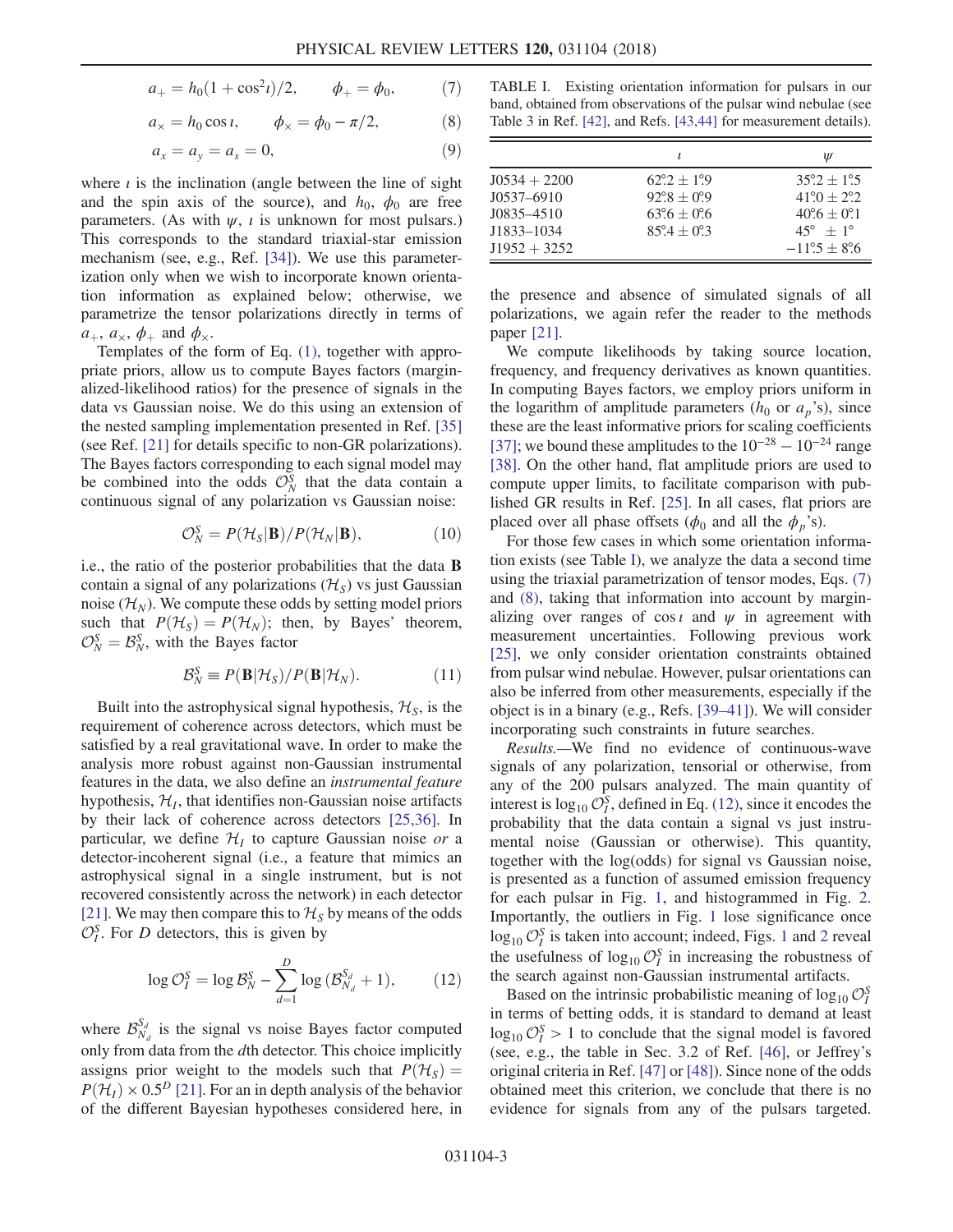<span id="page-4-0"></span>

FIG. 1. Log(odds) vs emission frequency. Log(odds) comparing the any-signal hypothesis to the instrumental (top) and Gaussian noise (bottom) hypotheses, as a function of assumed gravitational-wave frequency,  $f_{GW} = 2f_{rot}$ , for each pulsar. Looking at the top plot for  $\log_{10} \mathcal{O}_I^S$ , notice that the instrumental noise hypothesis is clearly favored for all pulsars except one, for which the analysis is inconclusive. (This is  $J1932 + 17$ , the same nonsignificant outlier identified in Ref. [\[25\]](#page-7-11).) These results were obtained without incorporating any information on the source orientation, and are tabulated in Table II in the Supplemental Material [\[45\]](#page-8-6). Expressions for both odds are given in Eq. [\(10\)](#page-3-3) and Eq. [\(12\).](#page-3-2)

In most cases,  $\log_{10} \mathcal{O}_I^S < 0$  and the noise model is clearly favored; the single exception is  $J1932 + 17$ , for which  $\log_{10} \mathcal{O}_I^S \sim 0$ , so that we can make no conclusive statement about which hypothesis is preferred. (The presence of this nonsignificant outlier is to be expected, as it was already identified in Ref. [\[25\]](#page-7-11).)

The distribution of the odds corresponding to the subhypotheses making up  $\mathcal{H}_s$  are summarized in the box plots of Fig. [3](#page-5-0). These correspond to tensor-only  $(t)$ , scalaronly  $(s)$ , vector-only  $(v)$ , scalar-vector  $(sv)$ , scalar-tensor  $(st)$ , vector-tensor  $(vt)$ , and scalar-vector-tensor  $(stv)$  models. The mean of these distributions decreases with the number of degrees of freedom in the model, which is to be expected from the associated Occam penalties [\[21\].](#page-7-13) The rightmost panel in Fig. [3](#page-5-0) shows the distribution of  $\log_{10} \mathcal{O}_N^S$ , which results from the combination of all the other odds; this is the same quantity histogrammed on the abscissa of Fig. [2](#page-4-1).

In the absence of any discernible signals, we produce upper limits for the magnitude of scalar, vector, and tensor polarizations, with a 95% credibility. As usual in Bayesian analyses, upper limits are obtained by integrating posterior probability distributions for the relevant parameters up to the desired credibility (see, e.g., Ref. [\[21\]](#page-7-13)). Using the effective amplitude definitions of Eqs.  $(4)$ – $(6)$ , these quantities are presented in Fig. [4](#page-6-0) as a function of assumed emission frequency, and the Supplemental Material [\[45\]](#page-8-6).

<span id="page-4-1"></span>

FIG. 2. Log(odds) distributions. Distributions of log(odds) comparing the any-signal hypothesis to the instrumental (ordinate axis, right) and Gaussian noise (abscissa axis, top) hypotheses for all pulsars. This plot contains the same information as Fig. [1](#page-4-0) and displays the same nonsignificant outlier. These results were obtained without incorporating any information on the source orientation, and are tabulated in Table II in the Supplemental Material [\[45\]](#page-8-6). Expressions for both odds in this plot are given in Eq. [\(10\)](#page-3-3) and Eq. [\(12\).](#page-3-2) We underscore that, although this plot looks similar to Fig. 2 in Ref. [\[25\],](#page-7-11) the signal hypothesis here incorporates scalar, vector, and tensor modes, in all possible combinations.

The plotted upper limits are computed under the assumption of a signal model that includes all five independent polarizations  $(\mathcal{H}_{svt})$ ; limits obtained assuming other signal models may be found online in Ref. [\[45\]](#page-8-6). Previous work has demonstrated that the presence or absence of a GR component does not affect the non-GR upper limits (Fig. 13 in Ref. [\[21\]](#page-7-13)).

As expected, the upper limits presented here are comparable in magnitude to the upper limits on the GR strain obtained by the traditional searches [\[25\]](#page-7-11). However, constraints on the scalar amplitude are, on average, around 20% less stringent than those on the vector or tensor amplitudes. This is a consequence of the fact that, for most source locations in the sky, the LIGO detectors are intrinsically less sensitive to continuous waves of scalar (breathing or longitudinal) polarization [\[21\].](#page-7-13)

Technically, traditional all-sky searches for continuous gravitational waves are also sensitive to nontensorial modes, because they are generally designed to look for any signal of sidereal and half-sidereal periodicities in the data, without assuming knowledge of phase evolution or source sky location [49–[53\].](#page-8-7) However, as can be seen by comparing the magnitude of all-sky upper limits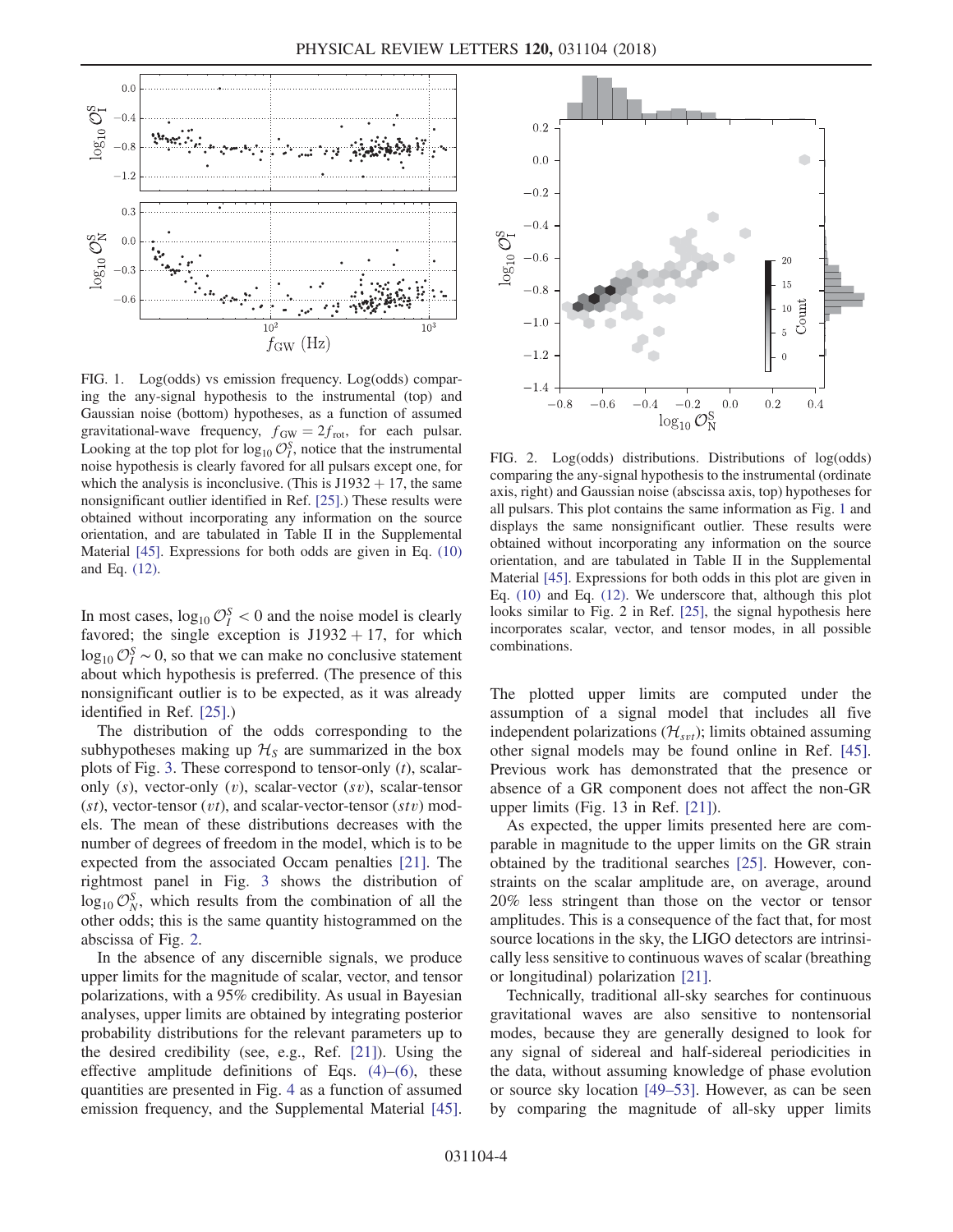<span id="page-5-0"></span>

FIG. 3. Sub-hypothesis odds. Box plots for the distribution of the signal vs noise log(odds) for each of the sub-hypotheses considered, for all of the pulsars analyzed. The sub-hypotheses are  $(st)$ , vector-tensor  $(tv)$ , scalar-vector-tensor tensor-only  $(t)$ , scalar-only  $(s)$ , vectoronly  $(v)$ , scalar-vector  $(sv)$ , scalar-tensor  $(st)$ , vector-tensor  $(vt)$ , and scalar-vector-tensor  $(stv)$ ; these are all combined into the signal hypothesis (S). The quantity represented is  $\log_{10} B_N^m$ , which is the same as  $\log_{10} O_N^m$  if neither  $\mathcal{H}_m$  nor  $\mathcal{H}_N$  are favored a priori (hence, the label on the ordinate axis). The horizontal red line marks the median of the distribution, while each gray box extends from the lower to upper quartile, and the whiskers mark the full range of the distribution of  $\log_{10} \mathcal{O}_N^m$  for the 200 pulsars analyzed. These results were produced without incorporating any information on the source orientation, and are tabulated in Table II in the Supplemental Material [\[45\].](#page-8-6)

(e.g., Fig. 9 in Ref. [\[49\]\)](#page-8-7) to those shown here in Fig. [4,](#page-6-0) the sensitivity of these searches would be substantially poorer than that of a targeted search like this one—if only because they are not targeted to a specific source. This is especially true if the search is optimized for a given signal polarization (e.g., circular combination of plus and cross).

Odds and 95%-credible upper limits are summarized in the Supplemental Material: Table I, for pulsars with measured orientations (using the triaxial parameterization of tensor modes), and Table II, for all pulsars without incorporating any orientation information (using the unconstrained parameterization of tensor modes) [\[45\]](#page-8-6). Odds values are reported with an error of 5% at 90% confidence; errors on the upper limits due to the use of finite samples in estimating posterior probability distributions are at most 10% at 90% confidence, which is slightly less than the 15% error expected from calibration uncertainties.

Conclusion.—We have presented the results of the first direct search for nontensorial gravitational waves. This is also the first search targeted at known pulsars that is sensitive to any of the five measurable polarizations of the gravitational perturbation allowed by a generic metric theory of gravity. From the analysis of O1 data from both aLIGO observatories, we have found no evidence of signals from any of the 200 pulsars targeted.

In the absence of a clear signal, we have produced the first direct upper limits for scalar and vector strains (Fig. [4](#page-6-0), and tables in the Supplemental Material [\[45\]\)](#page-8-6). The values of the 95%-credible upper limits are comparable in magnitude to previously published GR constraints, reaching  $h \sim 1.5 \times$ 10<sup>−</sup><sup>26</sup> for pulsars whose frequency is in the most sensitive band of our instruments. This means that, to 95% credibility, none of the pulsars in our set is emitting gravitational waves (tensorial or otherwise) at the frequencies analyzed with enough power for them to reach Earth with amplitudes larger than our upper limits.

Our results have been obtained in a theory-independent fashion. However, our upper limits on nontensorial strain can be translated into model-dependent constraints on beyond-GR theories by picking a specific alternative theory and emission mechanism. To do so, one should use the upper limits produced under the assumption of a signal model that incorporates the same polarizations allowed by the theory one wishes to constrain; these may not necessarily be those in Fig. [4](#page-6-0) (e.g., for limits on a scalar-tensor theory, one needs upper limits from  $\mathcal{H}_{st}$ ). However, this also requires nontrivial knowledge of the dynamics of spinning neutron stars under the theory of interest.

While it is conventional to compare the sensitivity of continuous wave searches to the canonical spin-down limit for each pulsar, it is not possible to do so here without committing to a specific theory of gravity. This is because doing so would require specific knowledge of how each polarization contributes to the effective gravitational-wave stress energy, how matter couples to the gravitational field, how the waves propagate (dispersion and dissipation), and what the angular dependence of the emission pattern is. However, analogs of the canonical spin-down limit for specific theories may be obtained from the results presented here by using the strain upper limits obtained assuming the sub-hypotheses with polarizations corresponding to that theory, as mentioned above.

We have demonstrated the robustness of searches for generalized polarization states (tensor, vector, or scalar) in gravitational waves from spinning neutron stars. Furthermore, even in the absence of a detection, we were able to obtain novel constraints on the strain amplitude of nontensorial polarizations. In the future, once a signal is detected, similar methods will allow us to characterize the gravitational polarization content and, in so doing, perform novel tests of general relativity. Although this search assumed an emission frequency of twice the rotational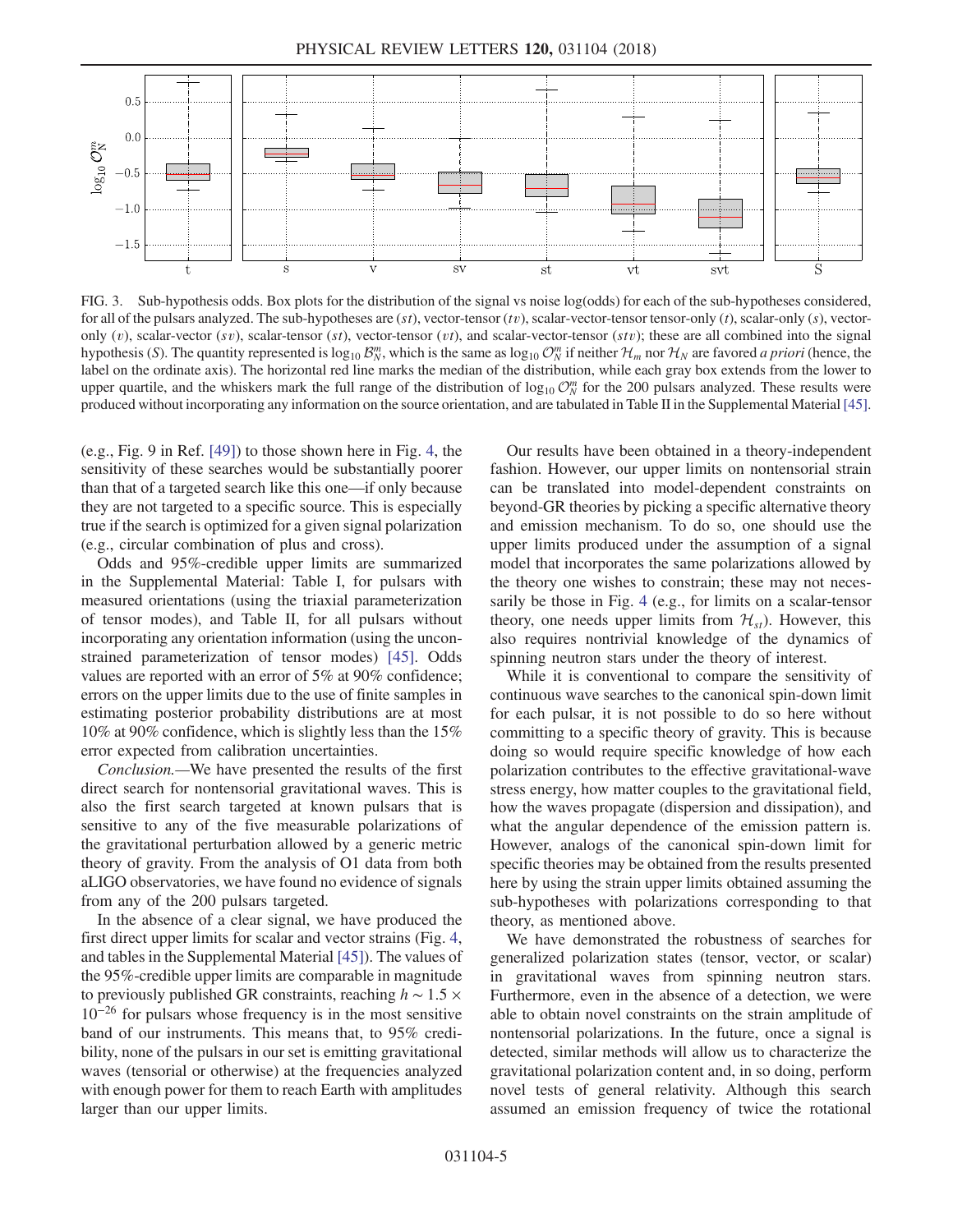<span id="page-6-0"></span>

FIG. 4. Non-GR upper limits vs emission frequency. Circles mark the 95%-credible upper limit on the scalar,  $h_s^{95\%}$  (top), and the effective vector,  $h_v^{95\%}$  (middle), and tensor  $h_t^{95\%}$  (bottom) strain amplitudes as a function of assumed gravitational-wave frequency for each of the 200 pulsars in our set. The upper limits are obtained assuming a signal model including all five independent polarizations  $(\mathcal{H}_{str})$ , and incorporating no information on the orientation of the source (Table II in the Supplemental Material [\[45\]\)](#page-8-6). The effective amplitude spectral density (ASD) of the detector noise is also displayed for reference; this is the harmonic mean of the H1 and L1 spectra; the scaling is obtained from linear regression to the upper limits.

frequency of the source, this restriction will be relaxed in future analyses.

The authors gratefully acknowledge the support of the United States National Science Foundation (NSF) for the construction and operation of the LIGO Laboratory and Advanced LIGO as well as the Science and Technology Facilities Council (STFC) of the United Kingdom, the Max-Planck-Society (MPS), and the State of Niedersachsen, Germany for support of the construction of Advanced LIGO and construction and operation of the GEO600 detector. Additional support for Advanced LIGO was provided by the Australian Research Council. The authors gratefully acknowledge the Italian Istituto Nazionale di Fisica Nucleare (INFN), the French Centre National de la Recherche Scientifique (CNRS), and the Foundation for Fundamental Research on Matter supported by the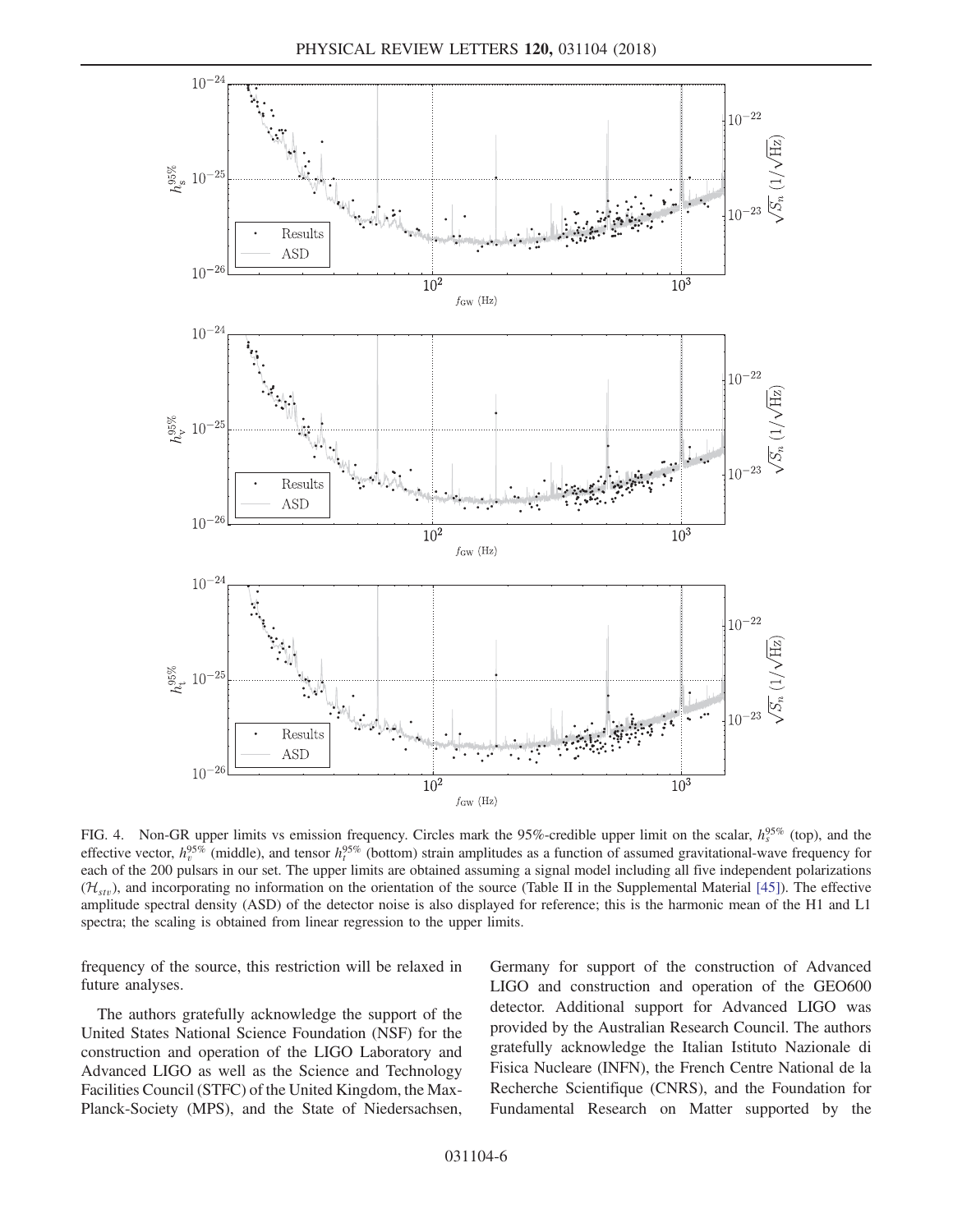Netherlands Organisation for Scientific Research, for the construction and operation of the Virgo detector and the creation and support of the EGO consortium. The authors also gratefully acknowledge research support from these agencies as well as by the Council of Scientific and Industrial Research of India, Department of Science and Technology, India, Science & Engineering Research Board (SERB), India, Ministry of Human Resource Development, India, the Spanish Ministerio de Economía y Competitividad, the Conselleria d'Economia i Competitivitat and Conselleria d'Educació, Cultura i Universitats of the Govern de les Illes Balears, the National Science Centre of Poland, the European Commission, the Royal Society, the Scottish Funding Council, the Scottish Universities Physics Alliance, the Hungarian Scientific Research Fund (OTKA), the Lyon Institute of Origins (LIO), the National Research Foundation of Korea, Industry Canada and the Province of Ontario through the Ministry of Economic Development and Innovation, the Natural Science and Engineering Research Council Canada, Canadian Institute for Advanced Research, the Brazilian Ministry of Science, Technology, and Innovation, Fundaçao de Amparo à Pesquisa do Estado de São Paulo (FAPESP), Russian Foundation for Basic Research, the Leverhulme Trust, the Research Corporation, Ministry of Science and Technology (MOST), Taiwan, and the Kavli Foundation. The authors gratefully acknowledge the support of the NSF, STFC, MPS, INFN, CNRS, and the State of Niedersachsen, Germany for provision of computational resources.

This paper has been assigned LIGO Document Number LIGO-P1700009.

- <span id="page-7-0"></span>[1] B. P. Abbott et al. (LIGO Scientific Collaboration and Virgo Collaboration), Phys. Rev. Lett. 116[, 061102 \(2016\)](https://doi.org/10.1103/PhysRevLett.116.061102).
- [2] B. P. Abbott et al. (LIGO Scientific Collaboration and Virgo Collaboration), Phys. Rev. Lett. 116[, 241103 \(2016\)](https://doi.org/10.1103/PhysRevLett.116.241103).
- [3] B. P. Abbott et al. (LIGO Scientific Collaboration and Virgo Collaboration), Phys. Rev. X 6[, 041015 \(2016\)](https://doi.org/10.1103/PhysRevX.6.041015).
- <span id="page-7-1"></span>[4] B. P. Abbott et al. (LIGO Scientific Collaboration and Virgo Collaboration), Phys. Rev. Lett. 118[, 221101 \(2017\)](https://doi.org/10.1103/PhysRevLett.118.221101).
- [5] B. P. Abbott et al. (LIGO Scientific Collaboration and Virgo Collaboration), Phys. Rev. Lett. 119[, 141101 \(2017\)](https://doi.org/10.1103/PhysRevLett.119.141101).
- <span id="page-7-2"></span>[6] M. Isi, Technical Note No. LIGO-P1700276, 2017, [https://](https://arxiv.org/abs/1710.03794) [arxiv.org/abs/1710.03794](https://arxiv.org/abs/1710.03794).
- [7] B. P. Abbott et al. (LIGO Scientific Collaboration and Virgo Collaboration), Phys. Rev. Lett. 119[, 161101 \(2017\)](https://doi.org/10.1103/PhysRevLett.119.161101).
- <span id="page-7-3"></span>[8] B. P. Abbott et al. (LIGO Scientific Collaboration, Virgo Collaboration, Fermi Gamma-ray Burst Monitor, and INTEGRAL), [Astrophys. J.](https://doi.org/10.3847/2041-8213/aa920c) 848, L13 (2017).
- <span id="page-7-4"></span>[9] B. P. Abbott et al. (LIGO Scientific Collaboration and Virgo Collaboration), Phys. Rev. Lett. 116[, 221101 \(2016\)](https://doi.org/10.1103/PhysRevLett.116.221101).
- [10] D. M. Eardley, D. L. Lee, A. P. Lightman, R. V. Wagoner, and C. M. Will, [Phys. Rev. Lett.](https://doi.org/10.1103/PhysRevLett.30.884) 30, 884 (1973).
- <span id="page-7-14"></span>[11] D. Eardley, D. Lee, and A. Lightman, [Phys. Rev. D](https://doi.org/10.1103/PhysRevD.8.3308) 8, 3308 [\(1973\).](https://doi.org/10.1103/PhysRevD.8.3308)
- <span id="page-7-5"></span>[12] C. M. Will, Theory and Experiment in Gravitational Physics (Cambridge University Press, Cambridge, England, 1993), revised ed.
- <span id="page-7-6"></span>[13] C. M. Will, [Living Rev. Relativity](https://doi.org/10.12942/lrr-2014-4) 17, 4 (2014).
- [14] E. Berti, E. Barausse, V. Cardoso, L. Gualtieri, P. Pani, U. Sperhake, L. C. Stein, N.Wex, K. Yagi, T. Baker, C. P. Burgess, F. S. Coelho, D. Doneva, A. D. Felice, P. G. Ferreira, P. C. C. Freire, J. Healy, C. Herdeiro, M. Horbatsch, B. Kleihaus, et al., [Classical Quantum Gravity](https://doi.org/10.1088/0264-9381/32/24/243001) 32, 243001 (2015).
- [15] K. Chatziioannou, N. Yunes, and N. Cornish, [Phys. Rev. D](https://doi.org/10.1103/PhysRevD.86.022004). 86[, 022004 \(2012\).](https://doi.org/10.1103/PhysRevD.86.022004)
- <span id="page-7-7"></span>[16] J. M. Weisberg, D. J. Nice, and J. H. Taylor, [Astrophys. J.](https://doi.org/10.1088/0004-637X/722/2/1030) 722[, 1030 \(2010\)](https://doi.org/10.1088/0004-637X/722/2/1030).
- [17] P. C. C. Freire, N. Wex, G. Esposito-Farèse, J. P. W. Verbiest, M. Bailes, B. A. Jacoby, M. Kramer, I. H. Stairs, J. Antoniadis, and G. H. Janssen, [Mon. Not. R. Astron. Soc.](https://doi.org/10.1111/j.1365-2966.2012.21253.x) 423[, 3328 \(2012\)](https://doi.org/10.1111/j.1365-2966.2012.21253.x).
- <span id="page-7-8"></span>[18] I. H. Stairs, [Living Rev. Relativity](https://doi.org/10.12942/lrr-2003-5) 6, 5 (2003).
- <span id="page-7-9"></span>[19] N. Wex, [arXiv:1402.5594.](http://arXiv.org/abs/1402.5594)
- [20] M. Isi, A. J. Weinstein, C. Mead, and M. Pitkin, [Phys. Rev.](https://doi.org/10.1103/PhysRevD.91.082002) D **91**[, 082002 \(2015\)](https://doi.org/10.1103/PhysRevD.91.082002).
- <span id="page-7-13"></span>[21] M. Isi, M. Pitkin, and A. J. Weinstein, [Phys. Rev. D](https://doi.org/10.1103/PhysRevD.96.042001) 96, [042001 \(2017\).](https://doi.org/10.1103/PhysRevD.96.042001)
- [22] A. Nishizawa, A. Taruya, K. Hayama, S. Kawamura, and M.-a. Sakagami, Phys. Rev. D 79[, 082002 \(2009\)](https://doi.org/10.1103/PhysRevD.79.082002).
- [23] T. Callister, A. S. Biscoveanu, N. Christensen, M. Isi, A. Matas, O. Minazzoli, T. Regimbau, M. Sakellariadou, J. Tasson, and E. Thrane, Phys. Rev. X 7[, 041058 \(2017\)](https://doi.org/10.1103/PhysRevX.7.041058).
- <span id="page-7-10"></span>[24] K. S. Thorne, in Three Hundred Years of Gravitation, edited by S. W. Hawking and W. Israel (Cambridge University Press, Cambridge, England, 1987), Chap. 9, pp. 330–458.
- <span id="page-7-11"></span>[25] B. P. Abbott et al. (LIGO Scientific Collaboration and Virgo Collaboration), [Astrophys. J.](https://doi.org/10.3847/1538-4357/aa677f) 839, 12 (2017).
- <span id="page-7-12"></span>[26] R. J. Dupuis and G. Woan, Phys. Rev. D 72[, 102002 \(2005\).](https://doi.org/10.1103/PhysRevD.72.102002)
- [27] B. P. Abbott et al. (LIGO Scientific Collaboration), [Phys.](https://doi.org/10.1103/PhysRevD.95.062003) Rev. D 95[, 062003 \(2017\)](https://doi.org/10.1103/PhysRevD.95.062003).
- <span id="page-7-15"></span>[28] W. G. Anderson, P. R. Brady, J. D. E. Creighton, and É. E. Flanagan, Phys. Rev. D 63[, 042003 \(2001\).](https://doi.org/10.1103/PhysRevD.63.042003)
- [29] A. Błaut, Phys. Rev. D **85**[, 043005 \(2012\)](https://doi.org/10.1103/PhysRevD.85.043005).
- [30] E. Poisson and C. M. Will, Gravity: Newtonian, Post-Newtonian, Relativistic (Cambridge University Press, Cambridge, England, 2014).
- <span id="page-7-16"></span>[31] M. Zimmermann and E. Szedenits, [Phys. Rev. D](https://doi.org/10.1103/PhysRevD.20.351) 20, 351 [\(1979\).](https://doi.org/10.1103/PhysRevD.20.351)
- [32] B. J. Owen, L. Lindblom, C. Cutler, B. F. Schutz, A. Vecchio, and N. Andersson, Phys. Rev. D 58[, 084020 \(1998\)](https://doi.org/10.1103/PhysRevD.58.084020).
- [33] R. Bondarescu, S. A. Teukolsky, and I. Wasserman, [Phys.](https://doi.org/10.1103/PhysRevD.79.104003) Rev. D 79[, 104003 \(2009\)](https://doi.org/10.1103/PhysRevD.79.104003).
- <span id="page-7-18"></span><span id="page-7-17"></span>[34] D. I. Jones and N. Andersson, [Mon. Not. R. Astron. Soc.](https://doi.org/10.1046/j.1365-8711.2002.05180.x) 331[, 203 \(2002\)](https://doi.org/10.1046/j.1365-8711.2002.05180.x).
- [35] M. Pitkin, C. Gill, J. Veitch, E. Macdonald, and G. Woan, [J. Phys. Conf. Ser.](https://doi.org/10.1088/1742-6596/363/1/012041) 363, 012041 (2012).
- <span id="page-7-19"></span>[36] D. Keitel, R. Prix, M. A. Papa, P. Leaci, and M. Siddiqi, Phys. Rev. D 89[, 064023 \(2014\)](https://doi.org/10.1103/PhysRevD.89.064023).
- <span id="page-7-20"></span>[37] E. Jaynes, [IEEE Trans. Syst. Sci. Cybern.](https://doi.org/10.1109/TSSC.1968.300117) 4, 227 (1968).
- [38] The specific range chosen for the amplitude priors has little effect on our results, as explained in Appendix B of Ref. [\[21\].](#page-7-13)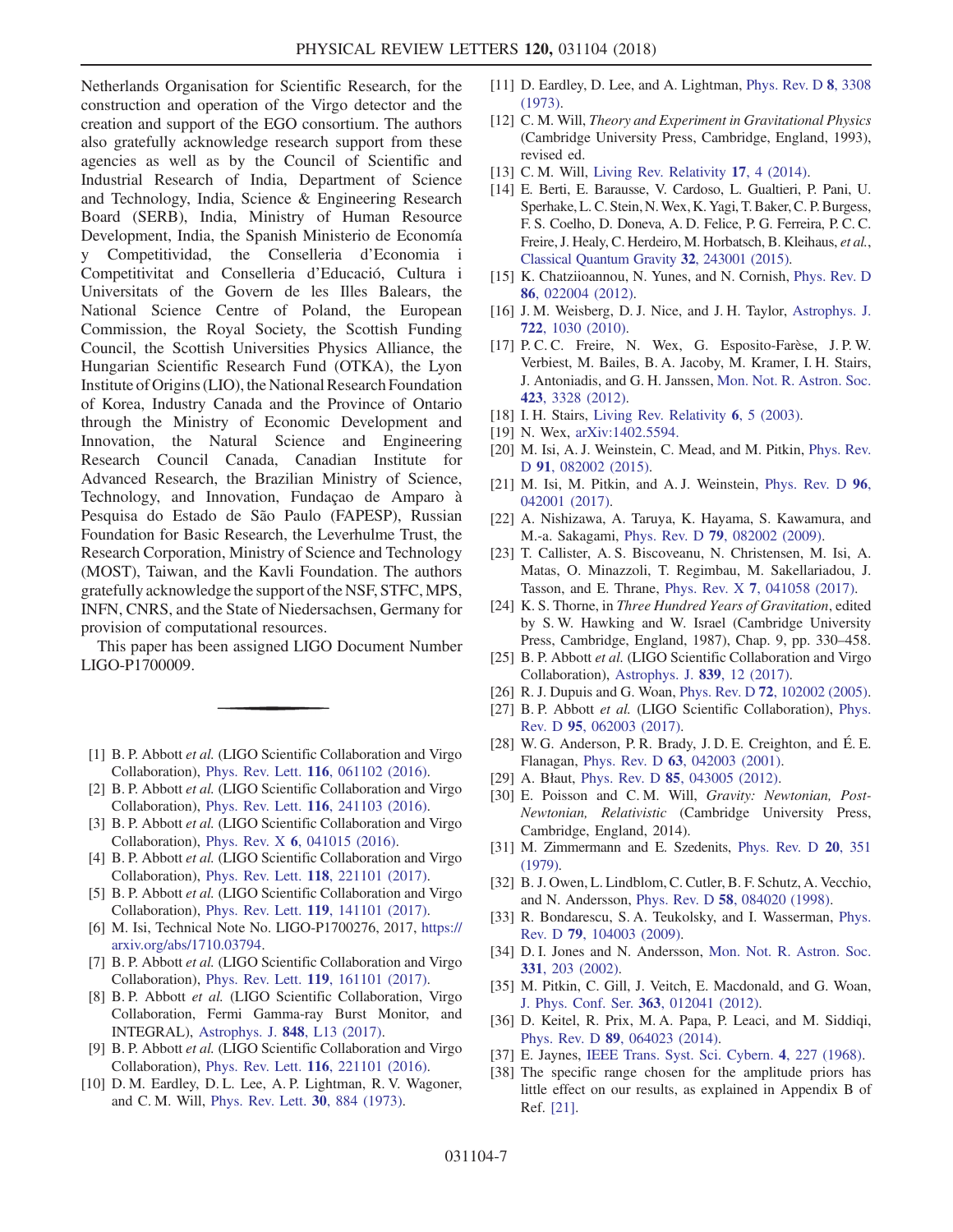- <span id="page-8-0"></span>[39] R. D. Ferdman, I. H. Stairs, M. Kramer, R. P. Breton, M. A. McLaughlin, P. C. C. Freire, A. Possenti, B. W. Stappers, V. M. Kaspi, R. N. Manchester, and A. G. Lyne, [Astro](https://doi.org/10.1088/0004-637X/767/1/85)phys. J. 767[, 85 \(2013\).](https://doi.org/10.1088/0004-637X/767/1/85)
- [40] B. J. Rickett, W. A. Coles, C. F. Nava, M. A. McLaughlin, S. M. Ransom, F. Camilo, R. D. Ferdman, P. C. C. Freire, M. Kramer, A. G. Lyne, and I. H. Stairs, [Astrophys. J.](https://doi.org/10.1088/0004-637X/787/2/161) 787, 161 [\(2014\).](https://doi.org/10.1088/0004-637X/787/2/161)
- [41] W. W. Zhu, I. H. Stairs, P. B. Demorest, D. J. Nice, J. A. Ellis, S. M. Ransom, Z. Arzoumanian, K. Crowter, T. Dolch, R. D. Ferdman, E. Fonseca, M. E. Gonzalez, G. Jones, M. L. Jones, M. T. Lam, L. Levin, M. A. McLaughlin, T. Pennucci, K. Stovall, and J. Swiggum, [Astrophys. J.](https://doi.org/10.1088/0004-637X/809/1/41) 809, 41 (2015).
- <span id="page-8-4"></span>[42] J. Aasi et al. (LIGO Scientific Collaboration and Virgo Collaboration), [Astrophys. J.](https://doi.org/10.1088/0004-637X/785/2/119) 785, 119 (2014).
- <span id="page-8-5"></span>[43] C. Ng and R. W. Romani, [Astrophys. J.](https://doi.org/10.1086/380486) 601, 479 (2004).
- [44] C. Ng and R. W. Romani, [Astrophys. J.](https://doi.org/10.1086/523935) 673, 411 (2008).
- <span id="page-8-6"></span>[45] See Supplemental Material at [http://link.aps.org/](http://link.aps.org/supplemental/10.1103/PhysRevLett.120.031104) [supplemental/10.1103/PhysRevLett.120.031104](http://link.aps.org/supplemental/10.1103/PhysRevLett.120.031104) for

expanded tables with odds and upper-limits for all non-GR hypotheses.

- <span id="page-8-1"></span>[46] R. E. Kass and A. E. Raftery, [J. Am. Stat. Assoc.](https://doi.org/10.1080/01621459.1995.10476572) 90, 773 [\(1995\).](https://doi.org/10.1080/01621459.1995.10476572)
- <span id="page-8-2"></span>[47] H. Jeffreys, *Theory of Probability*, 3rd ed. (Clarendon Press, Oxford, 1998).
- <span id="page-8-3"></span>[48] C. P. Robert, N. Chopin, and J. Rousseau, [Stat. Sci.](https://doi.org/10.1214/09-STS284) 24, 141 [\(2009\).](https://doi.org/10.1214/09-STS284)
- <span id="page-8-7"></span>[49] B. P. Abbott et al. (LIGO Scientific Collaboration and Virgo Collaboration), Phys. Rev. D 94[, 102002 \(2016\)](https://doi.org/10.1103/PhysRevD.94.102002).
- [50] B. P. Abbott, M. A. Papa, H.-B. Eggenstein, and S. Walsh (LIGO Scientific Collaboration and Virgo Collaboration), Phys. Rev. D 96[, 082003 \(2017\)](https://doi.org/10.1103/PhysRevD.96.082003).
- [51] B. P. Abbott et al. (LIGO Scientific Collaboration and Virgo Collaboration), Phys. Rev. D 94[, 042002 \(2016\)](https://doi.org/10.1103/PhysRevD.94.042002).
- [52] B. P. Abbott et al. (LIGO Scientific Collaboration and Virgo Collaboration), Phys. Rev. D 96[, 062002 \(2017\)](https://doi.org/10.1103/PhysRevD.96.062002).
- [53] J. Aasi et al. (LIGO Scientific Collaboration and Virgo Collaboration), Phys. Rev. D 90[, 062010 \(2014\)](https://doi.org/10.1103/PhysRevD.90.062010).

<span id="page-8-8"></span>B. P. Abbott,<sup>1</sup> R. Abbott,<sup>1</sup> T. D. Abbott,<sup>2</sup> F. Acernese,<sup>3,4</sup> K. Ackley,<sup>5</sup> C. Adams,<sup>6</sup> T. Adams,<sup>7</sup> P. Addesso,<sup>8</sup> R. X. Adhikari,<sup>1</sup> V. B. Adya, <sup>9</sup> C. Affeldt, <sup>9</sup> M. Afrough, <sup>10</sup> B. Agarwal, <sup>11</sup> M. Agathos, <sup>12</sup> K. Agatsuma, <sup>13</sup> N. Aggarwal, <sup>14</sup> O. D. Aguiar, <sup>15</sup> L. Aiello,<sup>16,17</sup> A. Ain,<sup>18</sup> P. Ajith,<sup>19</sup> G. Allen,<sup>11</sup> A. Allocca,<sup>20,21</sup> P. A. Altin,<sup>22</sup> A. Amato,<sup>23</sup> A. Ananyeva,<sup>1</sup> S. B. Anderson,<sup>1</sup> W. G. Anderson,<sup>24</sup> S. Antier,<sup>25</sup> S. Appert,<sup>1</sup> K. Arai,<sup>1</sup> M. C. Araya,<sup>1</sup> J. S. Areeda,<sup>26</sup> N. Arnaud,<sup>25,27</sup> K. G. Arun,<sup>28</sup> S. Ascenzi,  $29,17$  G. Ashton,  $9$  M. Ast,  $30$  S. M. Aston,  $6$  P. Astone,  $31$  P. Aufmuth,  $32$  C. Aulbert,  $9$  K. AultONeal,  $33$ A. Avila-Alvarez,<sup>26</sup> S. Babak,<sup>34</sup> P. Bacon,<sup>35</sup> M. K. M. Bader,<sup>13</sup> S. Bae,<sup>36</sup> P. T. Baker,<sup>37,38</sup> F. Baldaccini,<sup>39,40</sup> G. Ballardin,<sup>27</sup> S. W. Ballmer,<sup>41</sup> S. Banagiri,<sup>42</sup> J. C. Barayoga,<sup>1</sup> S. E. Barclay,<sup>43</sup> B. C. Barish,<sup>1</sup> D. Barker,<sup>44</sup> F. Barone,<sup>3,4</sup> B. Barr,<sup>43</sup> L. Barsotti,<sup>14</sup> M. Barsuglia,<sup>35</sup> D. Barta,<sup>45</sup> J. Bartlett,<sup>44</sup> I. Bartos,<sup>46</sup> R. Bassiri,<sup>47</sup> A. Basti,<sup>20,21</sup> J. C. Batch,<sup>44</sup> C. Baune,<sup>9</sup> M. Bawaj, $^{48,40}$  M. Bazzan, $^{49,50}$  B. Bécsy, $^{51}$  C. Beer, $^9$  M. Bejger, $^{52}$  I. Belahcene, $^{25}$  A. S. Bell, $^{43}$  B. K. Berger, $^1$  G. Bergmann, $^9$ C. P. L. Berry,<sup>53</sup> D. Bersanetti,<sup>54,55</sup> A. Bertolini,<sup>13</sup> J. Betzwieser, S. Bhagwat,<sup>41</sup> R. Bhandare,<sup>56</sup> I. A. Bilenko,<sup>57</sup> G. Billingsley,<sup>1</sup> C. R. Billman,<sup>5</sup> J. Birch,<sup>6</sup> R. Birney,<sup>58</sup> O. Birnholtz,<sup>9</sup> S. Biscans,<sup>14</sup> A. Bisht,<sup>32</sup> M. Bitossi,<sup>27,21</sup> C. Biwer,<sup>41</sup> M. A. Bizouard,<sup>25</sup> J. K. Blackburn,<sup>1</sup> J. Blackman,<sup>59</sup> C. D. Blair,<sup>60</sup> D. G. Blair,<sup>60</sup> R. M. Blair,<sup>44</sup> S. Bloemen,<sup>61</sup> O. Bock,<sup>9</sup> N. Bode,<sup>9</sup> M. Boer,<sup>62</sup> G. Bogaert,<sup>62</sup> A. Bohe,<sup>34</sup> F. Bondu,<sup>63</sup> R. Bonnand,<sup>7</sup> B. A. Boom,<sup>13</sup> R. Bork,<sup>1</sup> V. Boschi,<sup>20,21</sup> S. Bose,<sup>64,18</sup> Y. Bouffanais,<sup>35</sup> A. Bozzi,<sup>27</sup> C. Bradaschia,<sup>21</sup> P. R. Brady,<sup>24</sup> V. B. Braginsky,<sup>57,[†](#page-13-0)</sup> M. Branchesi,<sup>65,66</sup> J. E. Brau,<sup>67</sup> T. Briant,<sup>68</sup> A. Brillet,<sup>62</sup> M. Brinkmann,<sup>9</sup> V. Brisson,<sup>25</sup> P. Brockill,<sup>24</sup> J. E. Broida,<sup>69</sup> A. F. Brooks,<sup>1</sup> D. A. Brown,<sup>41</sup> D. D. Brown,<sup>53</sup> N. M. Brown,<sup>14</sup> S. Brunett,<sup>1</sup> C. C. Buchanan,<sup>2</sup> A. Buikema,<sup>14</sup> T. Bulik,<sup>70</sup> H. J. Bulten,<sup>71,13</sup> A. Buonanno,<sup>34,72</sup> D. Buskulic,<sup>7</sup> C. Buy,<sup>35</sup> R. L. Byer,<sup>47</sup> M. Cabero,<sup>9</sup> L. Cadonati,<sup>73</sup> G. Cagnoli,<sup>23,74</sup> C. Cahillane,<sup>1</sup> J. Calderón Bustillo,<sup>73</sup> T. A. Callister,<sup>1</sup> E. Calloni,<sup>75,4</sup> J. B. Camp,<sup>76</sup> M. Canepa,<sup>54,55</sup> P. Canizares,<sup>61</sup> K. C. Cannon,<sup>77</sup> H. Cao,<sup>78</sup> J. Cao,<sup>79</sup> C. D. Capano, <sup>9</sup> E. Capocasa, <sup>35</sup> F. Carbognani, <sup>27</sup> S. Caride, <sup>80</sup> M. F. Carney, <sup>81</sup> J. Casanueva Diaz, <sup>25</sup> C. Casentini, <sup>29,17</sup> S. Caudill,<sup>24</sup> M. Cavaglià,<sup>10</sup> F. Cavalier,<sup>25</sup> R. Cavalieri,<sup>27</sup> G. Cella,<sup>21</sup> C. B. Cepeda,<sup>1</sup> L. Cerboni Baiardi,<sup>65,66</sup> G. Cerretani,<sup>20,21</sup> E. Cesarini,<sup>29,17</sup> S. J. Chamberlin,<sup>82</sup> M. Chan,<sup>43</sup> S. Chao,<sup>83</sup> P. Charlton,<sup>84</sup> E. Chassande-Mottin,<sup>35</sup> D. Chatterjee,  $^{24}$  B. D. Cheeseboro,  $^{37,38}$  H. Y. Chen,  $^{85}$  Y. Chen,  $^{59}$  H.-P. Cheng,  $^5$  A. Chincarini,  $^{55}$  A. Chiummo,  $^{27}$  T. Chmiel,  $^{81}$ H. S. Cho,<sup>86</sup> M. Cho,<sup>72</sup> J. H. Chow,<sup>22</sup> N. Christensen,<sup>69,62</sup> Q. Chu,<sup>60</sup> A. J. K. Chua,<sup>12</sup> S. Chua,<sup>68</sup> A. K. W. Chung,<sup>87</sup> S. Chung,  $^{60}$  G. Ciani, <sup>5</sup> R. Ciolfi,  $^{88,89}$  C. E. Cirelli,  $^{47}$  A. Cirone,  $^{54,55}$  F. Clara,  $^{44}$  J. A. Clark,  $^{73}$  F. Cleva,  $^{62}$  C. Cocchieri,  $^{10}$ E. Coccia, <sup>16,17</sup> P.-F. Cohadon,<sup>68</sup> A. Colla, <sup>90,31</sup> C. G. Collette, <sup>91</sup> L. R. Cominsky, <sup>92</sup> M. Constancio Jr., <sup>15</sup> L. Conti, <sup>50</sup> S. J. Cooper,<sup>53</sup> P. Corban,<sup>6</sup> T. R. Corbitt,<sup>2</sup> K. R. Corley,<sup>46</sup> N. Cornish,<sup>93</sup> A. Corsi,<sup>80</sup> S. Cortese,<sup>27</sup> C. A. Costa,<sup>15</sup> M. W. Coughlin,<sup>69</sup> S. B. Coughlin,<sup>94,95</sup> J.-P. Coulon,<sup>62</sup> S. T. Countryman,<sup>46</sup> P. Couvares,<sup>1</sup> P. B. Covas,<sup>96</sup> E. E. Cowan,<sup>73</sup> D. M. Coward,<sup>60</sup> M. J. Cowart,<sup>6</sup> D. C. Coyne,<sup>1</sup> R. Coyne,<sup>80</sup> J. D. E. Creighton,<sup>24</sup> T. D. Creighton,<sup>97</sup> J. Cripe,<sup>2</sup> S. G. Crowder,<sup>98</sup> T. J. Cullen,<sup>26</sup> A. Cumming,<sup>43</sup> L. Cunningham,<sup>43</sup> E. Cuoco,<sup>27</sup> T. Dal Canton,<sup>76</sup> S. L. Danilishin,<sup>32,9</sup> S. D'Antonio,<sup>17</sup> K. Danzmann,<sup>32,9</sup> A. Dasgupta,<sup>99</sup> C. F. Da Silva Costa,<sup>5</sup> V. Dattilo,<sup>27</sup> I. Dave,<sup>56</sup> M. Davier,<sup>25</sup> D. Davis,<sup>41</sup>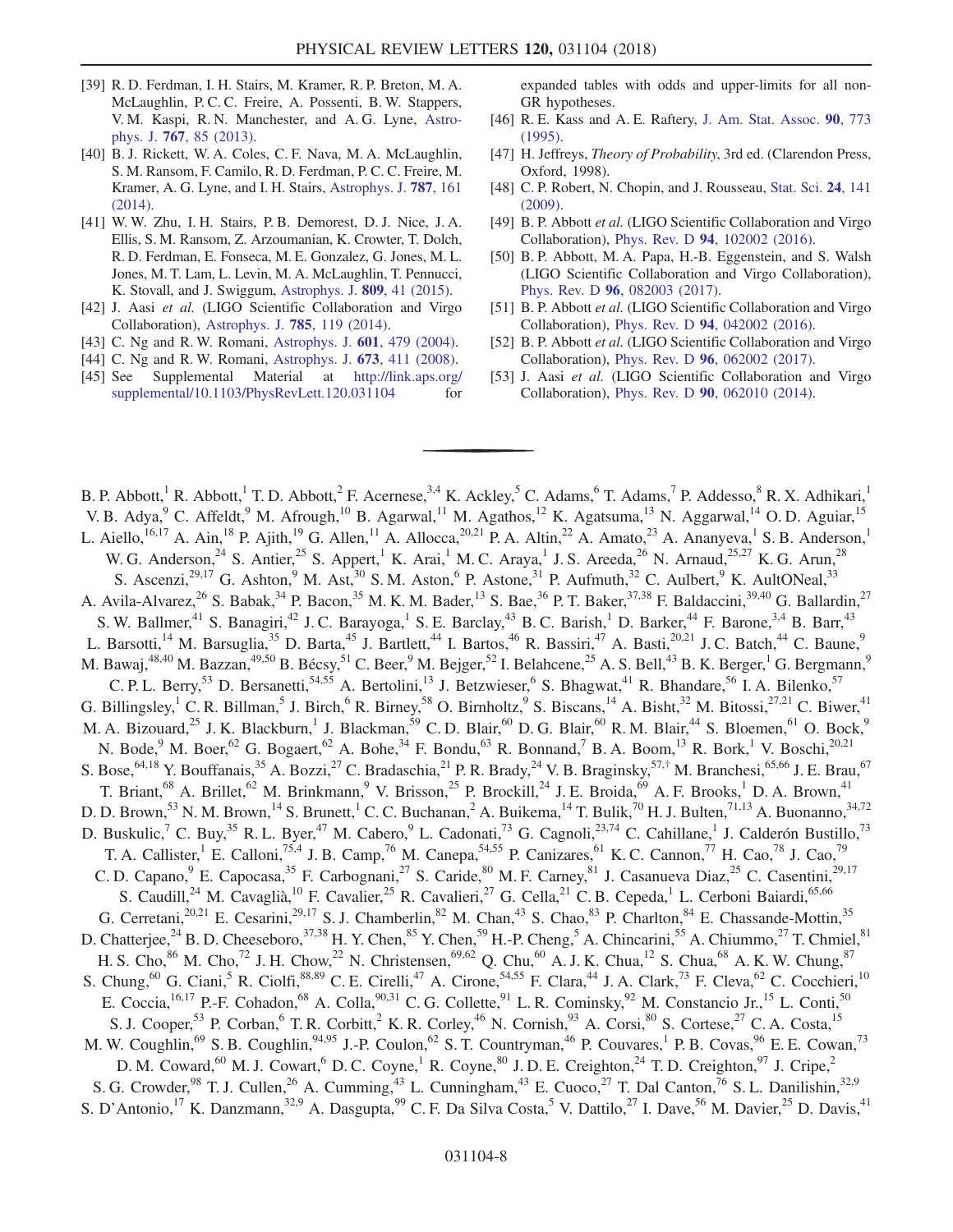E. J. Daw,<sup>100</sup> B. Day,<sup>73</sup> S. De,<sup>41</sup> D. DeBra,<sup>47</sup> J. Degallaix,<sup>23</sup> M. De Laurentis,<sup>75,4</sup> S. Deléglise,<sup>68</sup> W. Del Pozzo,<sup>53,20,21</sup> T. Denker, $9$  T. Dent, $9$  V. Dergachev, $34$  R. De Rosa, $75,4$  R. T. DeRosa, $6$  R. DeSalvo, $101$  J. Devenson, $58$  R. C. Devine, $37,38$ S. Dhurandhar,<sup>18</sup> M. C. Díaz,  $\overline{97}$  L. Di Fiore,<sup>4</sup> M. Di Giovanni,<sup>102,89</sup> T. Di Girolamo,<sup>75,4,46</sup> A. Di Lieto,<sup>20,21</sup> S. Di Pace,<sup>90,31</sup> I. Di Palma,  $90,31$  F. Di Renzo,  $20,21$  Z. Doctor,  $85$  V. Dolique,  $23$  F. Donovan,  $14$  K. L. Dooley,  $10$  S. Doravari,  $9$  I. Dorrington,  $95$ R. Douglas,<sup>43</sup> M. Dovale Álvarez,<sup>53</sup> T. P. Downes,<sup>24</sup> M. Drago,<sup>9</sup> R. W. P. Drever,<sup>1,[†](#page-13-0)</sup> J. C. Driggers,<sup>44</sup> Z. Du,<sup>79</sup> M. Ducrot,<sup>7</sup> J. Duncan,  $94$  S. E. Dwyer,  $44$  T. B. Edo,  $^{100}$  M. C. Edwards,  $^{69}$  A. Effler,  $^{6}$  H.-B. Eggenstein,  $^{9}$  P. Ehrens,  $^{1}$  J. Eichholz,  $^{1}$ S. S. Eikenberry,<sup>5</sup> R. A. Eisenstein,<sup>14</sup> R. C. Essick,<sup>14</sup> Z. B. Etienne,<sup>37,38</sup> T. Etzel,<sup>1</sup> M. Evans,<sup>14</sup> T. M. Evans,<sup>6</sup> M. Factourovich,<sup>46</sup> V. Fafone,<sup>29,17,16</sup> H. Fair,<sup>41</sup> S. Fairhurst,<sup>95</sup> X. Fan,<sup>79</sup> S. Farinon,<sup>55</sup> B. Farr,<sup>85</sup> W. M. Farr,<sup>53</sup> E. J. Fauchon-Jones,<sup>95</sup> M. Favata,<sup>103</sup> M. Fays,<sup>95</sup> H. Fehrmann,<sup>9</sup> J. Feicht,<sup>1</sup> M. M. Fejer,<sup>47</sup> A. Fernandez-Galiana,<sup>14</sup> I. Ferrante,<sup>20,21</sup> E.C. Ferreira,<sup>15</sup> F. Ferrini,<sup>27</sup> F. Fidecaro,<sup>20,21</sup> I. Fiori,<sup>27</sup> D. Fiorucci,<sup>35</sup> R. P. Fisher,<sup>41</sup> R. Flaminio,<sup>23,104</sup> M. Fletcher,<sup>43</sup> H. Fong,<sup>105</sup> P. W. F. Forsyth,<sup>22</sup> S. S. Forsyth,<sup>73</sup> J.-D. Fournier,<sup>62</sup> S. Frasca,<sup>90,31</sup> F. Frasconi,<sup>21</sup> Z. Frei,<sup>51</sup> A. Freise,<sup>53</sup> R. Frey,<sup>67</sup> V. Frey,<sup>25</sup> E. M. Fries,<sup>1</sup> P. Fritschel,<sup>14</sup> V. V. Frolov,<sup>6</sup> P. Fulda,<sup>5,76</sup> M. Fyffe,<sup>6</sup> H. Gabbard,<sup>9</sup> M. Gabel,<sup>106</sup> B. U. Gadre,<sup>18</sup> S. M. Gaebel,<sup>53</sup> J. R. Gair,<sup>107</sup> L. Gammaitoni,<sup>39</sup> M. R. Ganija,<sup>78</sup> S. G. Gaonkar,<sup>18</sup> F. Garufi,<sup>75,4</sup> S. Gaudio,<sup>33</sup> G. Gaur,  $^{108}$  V. Gayathri,  $^{109}$  N. Gehrels,  $^{76, \dagger}$  G. Gemme,  $^{55}$  E. Genin,  $^{27}$  A. Gennai,  $^{21}$  D. George,  $^{11}$  J. George,  $^{56}$  L. Gergely,  $^{110}$ V. Germain,<sup>7</sup> S. Ghonge,<sup>73</sup> Abhirup Ghosh,<sup>19</sup> Archisman Ghosh,<sup>19,13</sup> S. Ghosh,<sup>61,13</sup> J. A. Giaime,<sup>2,6</sup> K. D. Giardina,<sup>6</sup> A. Giazotto,<sup>21</sup> K. Gill,<sup>33</sup> L. Glover,<sup>101</sup> E. Goetz,<sup>9</sup> R. Goetz,<sup>5</sup> S. Gomes,<sup>95</sup> G. González,<sup>2</sup> J. M. Gonzalez Castro,<sup>20,21</sup> A. Gopakumar,<sup>111</sup> M. L. Gorodetsky,<sup>57</sup> S. E. Gossan,<sup>1</sup> M. Gosselin,<sup>27</sup> R. Gouaty,<sup>7</sup> A. Grado,<sup>112,4</sup> C. Graef,<sup>43</sup> M. Granata,<sup>23</sup> A. Grant,<sup>43</sup> S. Gras,<sup>14</sup> C. Gray,<sup>44</sup> G. Greco,<sup>65,66</sup> A. C. Green,<sup>53</sup> P. Groot,<sup>61</sup> H. Grote,<sup>9</sup> S. Grunewald,<sup>34</sup> P. Gruning,<sup>25</sup> G. M. Guidi,<sup>65,66</sup> X. Guo,<sup>79</sup> A. Gupta,<sup>82</sup> M. K. Gupta,<sup>99</sup> K. E. Gushwa,<sup>1</sup> E. K. Gustafson,<sup>1</sup> R. Gustafson,<sup>113</sup> B. R. Hall,<sup>64</sup> E. D. Hall,<sup>1</sup> G. Hammond,<sup>43</sup> M. Haney,<sup>111</sup> M. M. Hanke,<sup>9</sup> J. Hanks,<sup>44</sup> C. Hanna,<sup>82</sup> O. A. Hannuksela,<sup>87</sup> J. Hanson,<sup>6</sup> T. Hardwick,<sup>2</sup> J. Harms,<sup>65,66</sup> G. M. Harry,<sup>114</sup> I. W. Harry,<sup>34</sup> M. J. Hart,<sup>43</sup> C.-J. Haster,<sup>105</sup> K. Haughian,<sup>43</sup> J. Healy,<sup>115</sup> A. Heidmann,<sup>68</sup> M. C. Heintze,<sup>6</sup> H. Heitmann,<sup>62</sup> P. Hello,<sup>25</sup> G. Hemming,<sup>27</sup> M. Hendry,<sup>43</sup> I. S. Heng,<sup>43</sup> J. Hennig,<sup>43</sup> J. Henry,  $^{115}$  A. W. Heptonstall, <sup>1</sup> M. Heurs,  $^{9,32}$  S. Hild,  $^{43}$  D. Hoak,  $^{27}$  D. Hofman,  $^{23}$  K. Holt,  $^{6}$  D. E. Holz,  $^{85}$  P. Hopkins,  $^{95}$ C. Horst,<sup>24</sup> J. Hough,<sup>43</sup> E. A. Houston,<sup>43</sup> E. J. Howell,<sup>60</sup> Y. M. Hu,<sup>9</sup> E. A. Huerta,<sup>11</sup> D. Huet,<sup>25</sup> B. Hughey,<sup>33</sup> S. Husa,<sup>96</sup> S. H. Huttner,<sup>43</sup> T. Huynh-Dinh,<sup>6</sup> N. Indik,<sup>9</sup> D. R. Ingram,<sup>44</sup> R. Inta,<sup>80</sup> G. Intini,<sup>90,31</sup> H. N. Isa,<sup>43</sup> J.-M. Isac,<sup>68</sup> M. Isi,<sup>1</sup> B. R. Iyer,<sup>19</sup> K. Izumi,<sup>44</sup> T. Jacqmin,<sup>68</sup> K. Jani,<sup>73</sup> P. Jaranowski,<sup>116</sup> S. Jawahar,<sup>117</sup> F. Jiménez-Forteza,<sup>96</sup> W. W. Johnson,<sup>2</sup> D. I. Jones, <sup>118</sup> R. Jones, <sup>43</sup> R. J. G. Jonker, <sup>13</sup> L. Ju, <sup>60</sup> J. Junker, <sup>9</sup> C. V. Kalaghatgi, <sup>95</sup> V. Kalogera, <sup>94</sup> S. Kandhasamy, <sup>6</sup> G. Kang,  $36$  J. B. Kanner,  $1$  S. Karki,  $67$  K. S. Karvinen,  $9$  M. Kasprzack,  $2$  M. Katolik,  $11$  E. Katsavounidis,  $14$  W. Katzman,  $6$ S. Kaufer,<sup>32</sup> K. Kawabe,<sup>44</sup> F. Kéfélian,<sup>62</sup> D. Keitel,<sup>43</sup> A. J. Kemball,<sup>11</sup> R. Kennedy,<sup>100</sup> C. Kent,<sup>95</sup> J. S. Key,<sup>119</sup> F. Y. Khalili,<sup>57</sup> I. Khan,<sup>16,17</sup> S. Khan,<sup>9</sup> Z. Khan,<sup>99</sup> E. A. Khazanov,<sup>120</sup> N. Kijbunchoo,<sup>44</sup> Chunglee Kim,<sup>121</sup> J. C. Kim,<sup>122</sup> W. Kim,<sup>78</sup> W. S. Kim,<sup>123</sup> Y.-M. Kim,<sup>86,121</sup> S. J. Kimbrell,<sup>73</sup> E. J. King,<sup>78</sup> P. J. King,<sup>44</sup> R. Kirchhoff,<sup>9</sup> J. S. Kissel,<sup>44</sup> L. Kleybolte,<sup>30</sup> S. Klimenko,<sup>5</sup> P. Koch,<sup>9</sup> S. M. Koehlenbeck,<sup>9</sup> S. Koley,<sup>13</sup> V. Kondrashov,<sup>1</sup> A. Kontos,<sup>14</sup> M. Korobko,<sup>30</sup> W. Z. Korth,<sup>1</sup> I. Kowalska,<sup>70</sup> D. B. Kozak,<sup>1</sup> C. Krämer,<sup>9</sup> V. Kringel,<sup>9</sup> B. Krishnan,<sup>9</sup> A. Królak,<sup>124,125</sup> G. Kuehn,<sup>9</sup> P. Kumar,<sup>105</sup> R. Kumar,<sup>99</sup> S. Kumar,<sup>19</sup> L. Kuo,<sup>83</sup> A. Kutynia,<sup>124</sup> S. Kwang,<sup>24</sup> B. D. Lackey,<sup>34</sup> K. H. Lai,<sup>87</sup> M. Landry,<sup>44</sup> R. N. Lang,<sup>24</sup> J. Lange,<sup>115</sup> B. Lantz,<sup>47</sup> R. K. Lanza,<sup>14</sup> A. Lartaux-Vollard,<sup>25</sup> P. D. Lasky,<sup>126</sup> M. Laxen,<sup>6</sup> A. Lazzarini,<sup>1</sup> C. Lazzaro,<sup>50</sup> P. Leaci,<sup>90,31</sup> S. Leavey,<sup>43</sup> C. H. Lee,<sup>86</sup> H. K. Lee,<sup>127</sup> H. M. Lee,<sup>121</sup> H. W. Lee,<sup>122</sup> K. Lee,<sup>43</sup> J. Lehmann,<sup>9</sup> A. Lenon,<sup>37,38</sup> M. Leonardi,<sup>102,89</sup> N. Leroy,<sup>25</sup> N. Letendre,<sup>7</sup> Y. Levin,<sup>126</sup> T. G. F. Li,<sup>87</sup> A. Libson,<sup>14</sup> T. B. Littenberg,<sup>128</sup> J. Liu,<sup>60</sup> R. K. L. Lo,<sup>87</sup> N. A. Lockerbie,<sup>117</sup> L. T. London,<sup>95</sup> J. E. Lord,<sup>41</sup> M. Lorenzini,<sup>16,17</sup> V. Loriette,<sup>129</sup> M. Lormand,<sup>6</sup> G. Losurdo,<sup>21</sup> J. D. Lough,<sup>9,32</sup> C. O. Lousto,<sup>115</sup> G. Lovelace,<sup>26</sup> H. Lück,<sup>32,9</sup> D. Lumaca,<sup>29,17</sup> A. P. Lundgren,<sup>9</sup> R. Lynch,<sup>14</sup> Y. Ma,<sup>59</sup> S. Macfoy,<sup>58</sup> B. Machenschalk,<sup>9</sup> M. MacInnis,<sup>14</sup> D. M. Macleod,<sup>2</sup> I. Magaña Hernandez,<sup>87</sup> F. Magaña-Sandoval,<sup>41</sup> L. Magaña Zertuche,<sup>41</sup> R. M. Magee,<sup>82</sup> E. Majorana,<sup>31</sup> I. Maksimovic,<sup>129</sup> N. Man,<sup>62</sup> V. Mandic,<sup>42</sup> V. Mangano,<sup>43</sup> G. L. Mansell,<sup>22</sup> M. Manske,<sup>24</sup> M. Mantovani,<sup>27</sup> F. Marchesoni,<sup>48,40</sup> F. Marion,<sup>7</sup> S. Márka,<sup>46</sup> Z. Márka,<sup>46</sup> C. Markakis,<sup>11</sup> A. S. Markosyan,<sup>47</sup> E. Maros,<sup>1</sup> F. Martelli,<sup>65,66</sup> L. Martellini,<sup>62</sup> I. W. Martin,<sup>43</sup> D. V. Martynov,<sup>14</sup> K. Mason,<sup>14</sup> A. Masserot,<sup>7</sup> T. J. Massinger,<sup>1</sup> M. Masso-Reid,<sup>43</sup> S. Mastrogiovanni,<sup>90,31</sup> A. Matas,<sup>42</sup> F. Matichard,<sup>14</sup> L. Matone,<sup>46</sup> N. Mavalvala,<sup>14</sup> N. Mazumder,<sup>64</sup> R. McCarthy,<sup>44</sup> D. E. McClelland,<sup>22</sup> S. McCormick,<sup>6</sup> L. McCuller,<sup>14</sup> S. C. McGuire,<sup>130</sup> G. McIntyre,<sup>1</sup> J. McIver,<sup>1</sup> D. J. McManus,<sup>22</sup> T. McRae,<sup>22</sup> S. T. McWilliams,<sup>37,38</sup> D. Meacher,<sup>82</sup> G. D. Meadors,<sup>34,9</sup> J. Meidam,<sup>13</sup> E. Mejuto-Villa, <sup>8</sup> A. Melatos,<sup>131</sup> G. Mendell,<sup>44</sup> R. A. Mercer,<sup>24</sup> E. L. Merilh,<sup>44</sup> M. Merzougui,<sup>62</sup> S. Meshkov,<sup>1</sup> C. Messenger,<sup>43</sup> C. Messick,<sup>82</sup> R. Metzdorff,<sup>68</sup> P. M. Meyers,<sup>42</sup> F. Mezzani,<sup>31,90</sup> H. Miao,<sup>53</sup> C. Michel,<sup>23</sup> H. Middleton,<sup>53</sup> E. E. Mikhailov,  $^{132}$  L. Milano,  $^{75,4}$  A. L. Miller,  $^5$  A. Miller,  $^{90,31}$  B. B. Miller,  $^{94}$  J. Miller,  $^{14}$  M. Millhouse,  $^{93}$  O. Minazzoli,  $^{62}$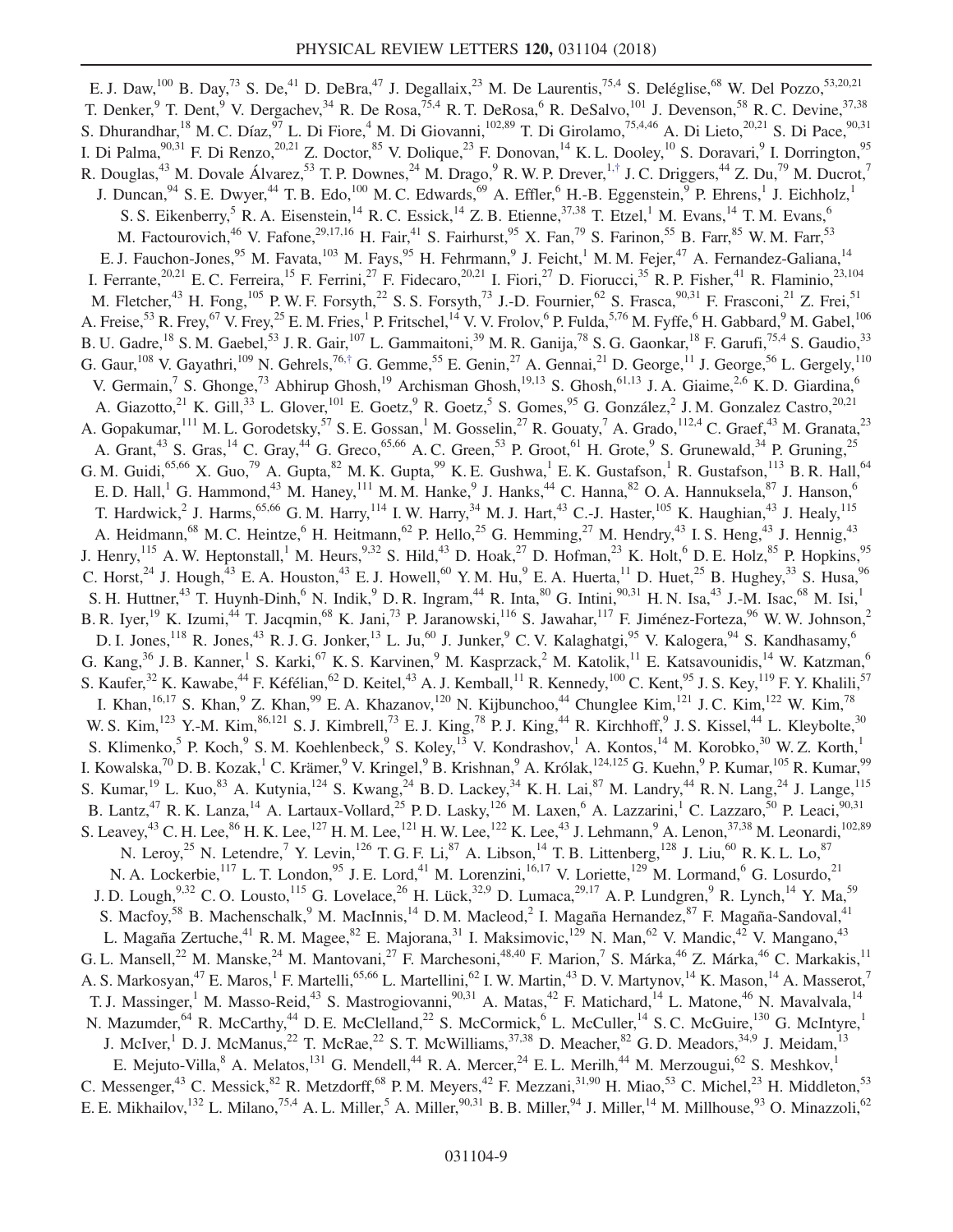Y. Minenkov,<sup>17</sup> J. Ming,<sup>34</sup> C. Mishra,<sup>133</sup> S. Mitra,<sup>18</sup> V. P. Mitrofanov,<sup>57</sup> G. Mitselmakher,<sup>5</sup> R. Mittleman,<sup>14</sup> A. Moggi,<sup>21</sup> M. Mohan,<sup>27</sup> S. R. P. Mohapatra,<sup>14</sup> M. Montani,<sup>65,66</sup> B. C. Moore,<sup>103</sup> C. J. Moore,<sup>12</sup> D. Moraru,<sup>44</sup> G. Moreno,<sup>44</sup> S. R. Morriss,  $97$  B. Mours,  $7$  C. M. Mow-Lowry,  $53$  G. Mueller,  $5$  A. W. Muir,  $95$  Arunava Mukherjee,  $9$  D. Mukherjee,  $24$ S. Mukherjee,<sup>97</sup> N. Mukund,<sup>18</sup> A. Mullavey, <sup>6</sup> J. Munch,<sup>78</sup> E. A. M. Muniz, <sup>41</sup> P. G. Murray, <sup>43</sup> K. Napier, <sup>73</sup> I. Nardecchia, <sup>29,17</sup> L. Naticchioni,<sup>90,31</sup> R. K. Nayak,<sup>134</sup> G. Nelemans,<sup>61,13</sup> T. J. N. Nelson,<sup>6</sup> M. Neri,<sup>54,55</sup> M. Nery,<sup>9</sup> A. Neunzert,<sup>113</sup> J. M. Newport,  $^{114}$  G. Newton,  $^{43, \dagger}$  K. K. Y. Ng,  $^{87}$  T. T. Nguyen,  $^{22}$  D. Nichols,  $^{61}$  A. B. Nielsen,  $^{9}$  S. Nissanke,  $^{61,13}$  A. Nitz,  $^{9}$ A. Noack,<sup>9</sup> F. Nocera,<sup>27</sup> D. Nolting,<sup>6</sup> M. E. N. Normandin,<sup>97</sup> L. K. Nuttall,<sup>41</sup> J. Oberling,<sup>44</sup> E. Ochsner,<sup>24</sup> E. Oelker,<sup>14</sup> G. H. Ogin,<sup>106</sup> J. J. Oh,<sup>123</sup> S. H. Oh,<sup>123</sup> F. Ohme,<sup>9</sup> M. Oliver,<sup>96</sup> P. Oppermann,<sup>9</sup> Richard J. Oram,<sup>6</sup> B. O'Reilly,<sup>6</sup> R. Ormiston,<sup>42</sup> L. F. Ortega,<sup>5</sup> R. O'Shaughnessy,<sup>115</sup> D. J. Ottaway,<sup>78</sup> H. Overmier,<sup>6</sup> B. J. Owen,<sup>80</sup> A. E. Pace,<sup>82</sup> J. Page,<sup>128</sup> M. A. Page,<sup>60</sup> A. Pai,<sup>109</sup> S. A. Pai,<sup>56</sup> J. R. Palamos,<sup>67</sup> O. Palashov,<sup>120</sup> C. Palomba,<sup>31</sup> A. Pal-Singh,<sup>30</sup> H. Pan,<sup>83</sup> B. Pang,<sup>59</sup> P. T. H. Pang, <sup>87</sup> C. Pankow, <sup>94</sup> F. Pannarale, <sup>95</sup> B. C. Pant, <sup>56</sup> F. Paoletti, <sup>21</sup> A. Paoli, <sup>27</sup> M. A. Papa, <sup>34, 24, 9</sup> H. R. Paris, <sup>47</sup> W. Parker,<sup>6</sup> D. Pascucci,<sup>43</sup> A. Pasqualetti,<sup>27</sup> R. Passaquieti,<sup>20,21</sup> D. Passuello,<sup>21</sup> B. Patricelli,<sup>135,21</sup> B. L. Pearlstone,<sup>43</sup> M. Pedraza,<sup>1</sup> R. Pedurand,<sup>23,136</sup> L. Pekowsky,<sup>41</sup> A. Pele,<sup>6</sup> S. Penn,<sup>137</sup> C. J. Perez,<sup>44</sup> A. Perreca,<sup>1,102,89</sup> L. M. Perri,<sup>94</sup> H. P. Pfeiffer,<sup>105</sup> M. Phelps,<sup>43</sup> O. J. Piccinni,<sup>90,31</sup> M. Pichot,<sup>62</sup> F. Piergiovanni,<sup>65,66</sup> V. Pierro,<sup>8</sup> G. Pillant,<sup>27</sup> L. Pinard,<sup>23</sup> I. M. Pinto,  $8$  M. Pitkin,  $43$  R. Poggiani,  $20,21$  P. Popolizio,  $27$  E. K. Porter,  $35$  A. Post,  $9$  J. Powell,  $43$  J. Prasad,  $18$  J. W. W. Pratt,  $33$ V. Predoi, <sup>95</sup> T. Prestegard, <sup>24</sup> M. Prijatelj, <sup>9</sup> M. Principe, <sup>8</sup> S. Privitera, <sup>34</sup> R. Prix, <sup>9</sup> G. A. Prodi, <sup>102,89</sup> L. G. Prokhorov, <sup>57</sup> O. Puncken,<sup>9</sup> M. Punturo,<sup>40</sup> P. Puppo,<sup>31</sup> M. Pürrer,<sup>34</sup> H. Qi,<sup>24</sup> J. Qin,<sup>60</sup> S. Qiu,<sup>126</sup> V. Quetschke,<sup>97</sup> E. A. Quintero,<sup>1</sup> R. Quitzow-James, <sup>67</sup> F. J. Raab, <sup>44</sup> D. S. Rabeling, <sup>22</sup> H. Radkins, <sup>44</sup> P. Raffai, <sup>51</sup> S. Raja, <sup>56</sup> C. Rajan, <sup>56</sup> M. Rakhmanov, <sup>97</sup> K. E. Ramirez, <sup>97</sup> P. Rapagnani, <sup>90,31</sup> V. Raymond, <sup>34</sup> M. Razzano, <sup>20,21</sup> J. Read, <sup>26</sup> T. Regimbau, <sup>62</sup> L. Rei, <sup>55</sup> S. Reid, <sup>58</sup> D. H. Reitze,<sup>1,5</sup> H. Rew,<sup>132</sup> S. D. Reyes,<sup>41</sup> F. Ricci,<sup>90,31</sup> P. M. Ricker,<sup>11</sup> S. Rieger,<sup>9</sup> K. Riles,<sup>113</sup> M. Rizzo,<sup>115</sup> N. A. Robertson,  $^{1,43}$  R. Robie,  $^{43}$  F. Robinet,  $^{25}$  A. Rocchi,  $^{17}$  L. Rolland,  $^{7}$  J. G. Rollins,  $^{1}$  V. J. Roma,  $^{67}$  R. Romano,  $^{3,4}$ C. L. Romel,<sup>44</sup> J. H. Romie,<sup>6</sup> D. Rosińska,<sup>138,52</sup> M. P. Ross,<sup>139</sup> S. Rowan,<sup>43</sup> A. Rüdiger,<sup>9</sup> P. Ruggi,<sup>27</sup> K. Ryan,<sup>44</sup> S. Sachdev,<sup>1</sup> T. Sadecki,<sup>44</sup> L. Sadeghian,<sup>24</sup> M. Sakellariadou,<sup>140</sup> L. Salconi,<sup>27</sup> M. Saleem,<sup>109</sup> F. Salemi,<sup>9</sup> A. Samajdar,<sup>134</sup> L. Sammut,<sup>126</sup> L. M. Sampson,  $94$  E. J. Sanchez, V. Sandberg,  $44$  B. Sandeen,  $94$  J. R. Sanders,  $41$  B. Sassolas,  $23$  B. S. Sathyaprakash,  $82,95$ P. R. Saulson,<sup>41</sup> O. Sauter,<sup>113</sup> R. L. Savage,<sup>44</sup> A. Sawadsky,<sup>32</sup> P. Schale,<sup>67</sup> J. Scheuer,<sup>94</sup> E. Schmidt,<sup>33</sup> J. Schmidt,<sup>9</sup> P. Schmidt,<sup>1,61</sup> R. Schnabel,<sup>30</sup> R. M. S. Schofield,<sup>67</sup> A. Schönbeck,<sup>30</sup> E. Schreiber,<sup>9</sup> D. Schuette,<sup>9,32</sup> B. W. Schulte,<sup>9</sup> B. F. Schutz,<sup>95,9</sup> S. G. Schwalbe,<sup>33</sup> J. Scott,<sup>43</sup> S. M. Scott,<sup>22</sup> E. Seidel,<sup>11</sup> D. Sellers,<sup>6</sup> A. S. Sengupta,<sup>141</sup> D. Sentenac,<sup>27</sup> V. Sequino,<sup>29,17</sup> A. Sergeev,<sup>120</sup> D. A. Shaddock,<sup>22</sup> T. J. Shaffer,<sup>44</sup> A. A. Shah,<sup>128</sup> M. S. Shahriar,<sup>94</sup> L. Shao,<sup>34</sup> B. Shapiro,<sup>47</sup> P. Shawhan,<sup>72</sup> A. Sheperd,<sup>24</sup> D. H. Shoemaker,<sup>14</sup> D. M. Shoemaker,<sup>73</sup> K. Siellez,<sup>73</sup> X. Siemens,<sup>24</sup> M. Sieniawska,<sup>52</sup> D. Sigg,<sup>44</sup> A. D. Silva,<sup>15</sup> A. Singer,<sup>1</sup> L. P. Singer,<sup>76</sup> A. Singh,<sup>34,9,32</sup> R. Singh,<sup>2</sup> A. Singhal,<sup>16,31</sup> A. M. Sintes,<sup>96</sup> B. J. J. Slagmolen,<sup>22</sup> B. Smith,<sup>6</sup> J. R. Smith,<sup>26</sup> R. J. E. Smith,<sup>1</sup> E. J. Son,<sup>123</sup> J. A. Sonnenberg,<sup>24</sup> B. Sorazu,<sup>43</sup> F. Sorrentino,<sup>55</sup> T. Souradeep,<sup>18</sup> A. P. Spencer,<sup>43</sup> A. K. Srivastava,<sup>99</sup> A. Staley,<sup>46</sup> M. Steinke,<sup>9</sup> J. Steinlechner,<sup>43,30</sup> S. Steinlechner,<sup>30</sup> D. Steinmeyer,<sup>9,32</sup> B. C. Stephens,<sup>24</sup> R. Stone,<sup>97</sup> K. A. Strain,<sup>43</sup> G. Stratta,<sup>65,66</sup> S. E. Strigin,<sup>57</sup> R. Sturani,<sup>142</sup> A. L. Stuver,<sup>6</sup> T. Z. Summerscales,<sup>143</sup> L. Sun,<sup>131</sup> S. Sunil,<sup>99</sup> P. J. Sutton,<sup>95</sup> B. L. Swinkels,<sup>27</sup> M. J. Szczepańczyk,<sup>33</sup> M. Tacca,<sup>35</sup> D. Talukder,<sup>67</sup> D. B. Tanner,<sup>5</sup> M. Tápai,<sup>110</sup> A. Taracchini,<sup>34</sup> J. A. Taylor,<sup>128</sup> R. Taylor,<sup>1</sup> T. Theeg,<sup>9</sup> E. G. Thomas,<sup>53</sup> M. Thomas,  $6$  P. Thomas,  $44$  K. A. Thorne,  $6$  K. S. Thorne,  $59$  E. Thrane,  $126$  S. Tiwari,  $16,89$  V. Tiwari,  $95$  K. V. Tokmakov,  $117$ K. Toland,<sup>43</sup> M. Tonelli,<sup>20,21</sup> Z. Tornasi,<sup>43</sup> C. I. Torrie,<sup>1</sup> D. Töyrä,<sup>53</sup> F. Travasso,<sup>27,40</sup> G. Traylor,<sup>6</sup> D. Trifirò,<sup>10</sup> J. Trinastic,<sup>5</sup> M. C. Tringali,<sup>102,89</sup> L. Trozzo,<sup>144,21</sup> K. W. Tsang,<sup>13</sup> M. Tse,<sup>14</sup> R. Tso,<sup>1</sup> D. Tuyenbayev,<sup>97</sup> K. Ueno,<sup>24</sup> D. Ugolini,<sup>145</sup> C. S. Unnikrishnan,<sup>111</sup> A. L. Urban,<sup>1</sup> S. A. Usman,<sup>95</sup> H. Vahlbruch,<sup>32</sup> G. Vajente,<sup>1</sup> G. Valdes,<sup>97</sup> M. Vallisneri,<sup>59</sup> N. van Bakel,<sup>13</sup> M. van Beuzekom,<sup>13</sup> J. F. J. van den Brand,<sup>71,13</sup> C. Van Den Broeck,<sup>13</sup> D. C. Vander-Hyde,<sup>41</sup> L. van der Schaaf,<sup>13</sup> J. V. van Heijningen,<sup>13</sup> A. A. van Veggel,<sup>43</sup> M. Vardaro,<sup>49,50</sup> V. Varma,<sup>59</sup> S. Vass,<sup>1</sup> M. Vasúth,<sup>45</sup> A. Vecchio,<sup>53</sup> G. Vedovato,<sup>50</sup> J. Veitch,<sup>53</sup> P. J. Veitch,<sup>78</sup> K. Venkateswara,<sup>139</sup> G. Venugopalan,<sup>1</sup> D. Verkindt,<sup>7</sup> F. Vetrano,<sup>65,66</sup> A. Viceré,<sup>65,66</sup> A. D. Viets,<sup>24</sup> S. Vinciguerra,<sup>53</sup> D. J. Vine,<sup>58</sup> J.-Y. Vinet,<sup>62</sup> S. Vitale,<sup>14</sup> T. Vo,<sup>41</sup> H. Vocca,<sup>39,40</sup> C. Vorvick,<sup>44</sup> D. V. Voss,<sup>5</sup> W. D. Vousden,<sup>53</sup> S. P. Vyatchanin,<sup>57</sup> A. R. Wade,<sup>1</sup> L. E. Wade,<sup>81</sup> M. Wade,<sup>81</sup> R. Walet,<sup>13</sup> M. Walker,<sup>2</sup> L. Wallace,<sup>1</sup> S. Walsh,<sup>24</sup> G. Wang,<sup>16,66</sup> H. Wang,<sup>53</sup> J. Z. Wang,<sup>82</sup> M. Wang,<sup>53</sup> Y.-F. Wang,<sup>87</sup> Y. Wang,<sup>60</sup> R. L. Ward,<sup>22</sup> J. Warner,<sup>44</sup> M. Was,<sup>7</sup> J. Watchi,<sup>91</sup> B. Weaver,<sup>44</sup> L.-W. Wei,<sup>9,32</sup> M. Weinert,<sup>9</sup> A. J. Weinstein,<sup>1</sup> R. Weiss,<sup>14</sup> L. Wen,<sup>60</sup> E. K. Wessel,<sup>11</sup> P. Weßels,<sup>9</sup> T. Westphal,<sup>9</sup> K. Wette,<sup>9</sup> J. T. Whelan,<sup>115</sup> B. F. Whiting,<sup>5</sup> C. Whittle,<sup>126</sup> D. Williams,<sup>43</sup> R. D. Williams,<sup>1</sup> A. R. Williamson,<sup>115</sup> J. L. Willis,<sup>146</sup> B. Willke,<sup>32,9</sup> M. H. Wimmer,<sup>9,32</sup> W. Winkler,<sup>9</sup> C. C. Wipf,<sup>1</sup> H. Wittel,  $9.32$  G. Woan,  $43$  J. Woehler,  $9$  J. Wofford,  $115$  K. W. K. Wong,  $87$  J. Worden,  $44$  J. L. Wright,  $43$  D. S. Wu,  $9$  G. Wu,  $6$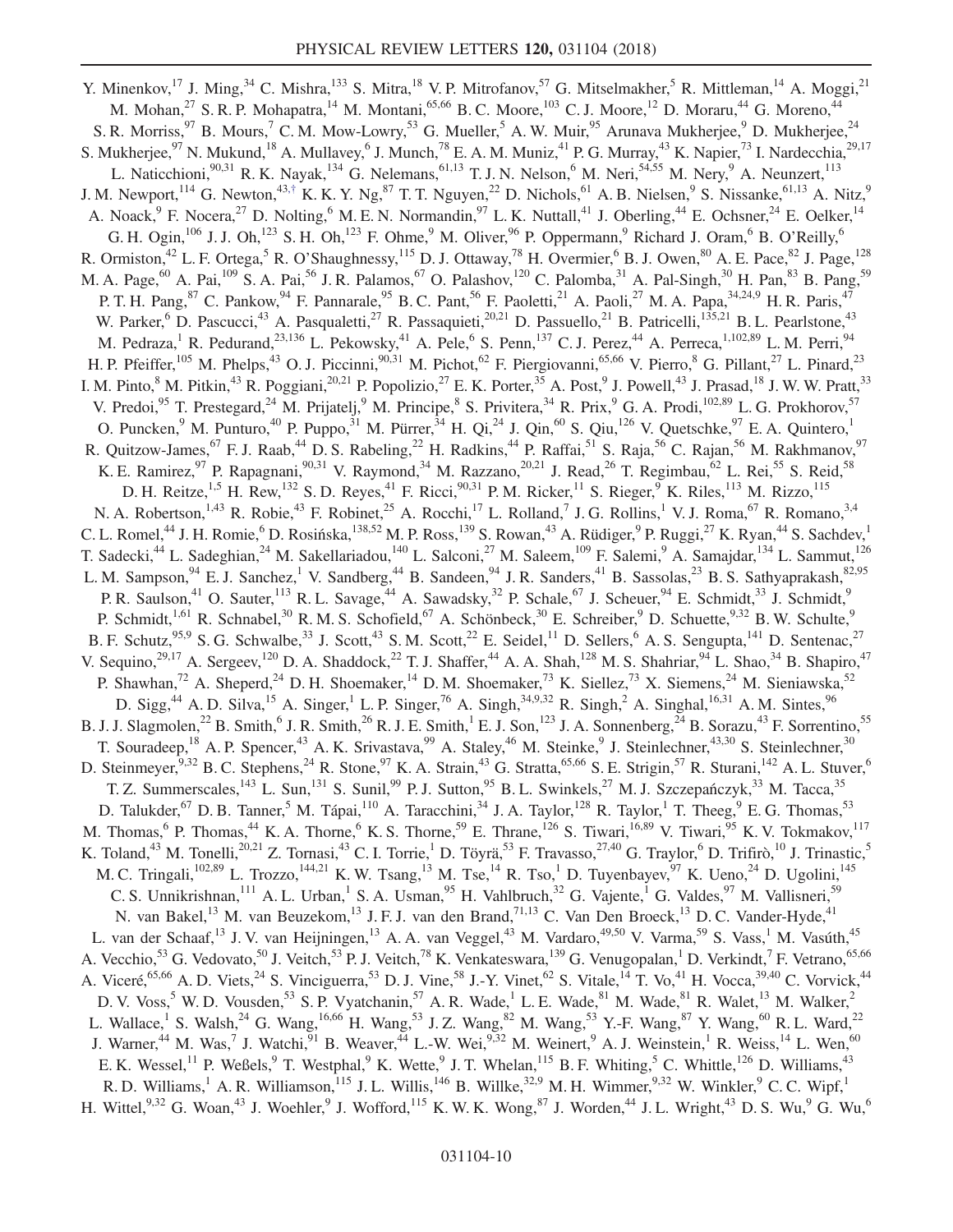W. Yam,<sup>14</sup> H. Yamamoto,<sup>1</sup> C. C. Yancey,<sup>72</sup> M. J. Yap,<sup>22</sup> Hang Yu,<sup>14</sup> Haocun Yu,<sup>14</sup> M. Yvert,<sup>7</sup> A. Zadrożny,<sup>124</sup> M. Zanolin,<sup>33</sup> T. Zelenova,<sup>27</sup> J.-P. Zendri,<sup>50</sup> M. Zevin,<sup>94</sup> L. Zhang,<sup>1</sup> M. Zhang,<sup>132</sup> T. Zhang,<sup>43</sup> Y.-H. Zhang,<sup>115</sup> C. Zhao,<sup>60</sup> M. Zhou,<sup>94</sup> Z. Zhou,<sup>94</sup> S. J. Zhu,<sup>34,9</sup> X. J. Zhu,<sup>60</sup> M. E. Zucker,<sup>1,14</sup> and J. Zweizig<sup>1</sup>

(LIGO Scientific Collaboration and Virgo Collaboration)

S. Buchner,  $^{147,148}$  I. Cognard,  $^{149,150}$  A. Corongiu,  $^{151}$  P. C. C. Freire,  $^{152}$  L. Guillemot,  $^{149,150}$  G. B. Hobbs,  $^{153}$  M. Kerr,  $^{154}$ A. G. Lyne,<sup>155</sup> A. Possenti,<sup>151</sup> A. Ridolfi,<sup>152</sup> R. M. Shannon,<sup>153,156</sup> B. W. Stappers,<sup>155</sup> and P. Weltevrede<sup>155</sup>

<sup>1</sup>LIGO, California Institute of Technology, Pasadena, California 91125, USA<br> $\frac{2}{5}I$  quisique State University, Pator Pouce, Louisique 70803, USA

 ${}^{2}$ Louisiana State University, Baton Rouge, Louisiana 70803, USA  ${}^{3}$ Università di Salerno, Fisciano, I-84084 Salerno, Italy

Università di Salerno, Fisciano, I-84084 Salerno, Italy  $\frac{4}{NEN}$  Satisma di Napoli Complexes Universitatio di Monte Schnocle J.

INFN, Sezione di Napoli, Complesso Universitario di Monte S.Angelo, I-80126 Napoli, Italy<br><sup>5</sup>Llaivarsity of Florida, Cainewilla, Florida 32611, USA

 $5$ University of Florida, Gainesville, Florida 32611, USA

 ${}^{6}LIGO$  Livingston Observatory, Livingston, Louisiana 70754, USA

 $U^{\dagger}$ Laboratoire d'Annecy-le-Vieux de Physique des Particules (LAPP), Université Savoie Mont Blanc,

CNRS/IN2P3, F-74941 Annecy, France<br><sup>8</sup>University of Sannie at Penevante, L82100 Benevante, Italy and INEN. See

University of Sannio at Benevento, I-82100 Benevento, Italy and INFN, Sezione di Napoli, I-80100 Napoli, Italy<br><sup>9</sup> Albert Finatein Institut, Max Blanck Institut für Cravitationsplassik, D. 20167 Hannover, Cermany

<sup>2</sup>Albert-Einstein-Institut, Max-Planck-Institut für Gravitationsphysik, D-30167 Hannover, Germany<br>
<sup>11</sup>NCSA, University of Mississippi, University, Mississippi 38677, USA<br>
<sup>11</sup>NCSA, University of Illinois at Urbana-Champ

<sup>29</sup>Università di Roma Tor Vergata, I-00133 Roma, Italy<br><sup>30</sup>Universität Hamburg, D-22761 Hamburg, Germany<br><sup>31</sup>INFN, Sezione di Roma, I-00185 Roma, Italy<br><sup>31</sup>INFN, Sezione di Roma, I-00185 Roma, Italy<br><sup>32</sup>Leibniz Universitä

<sup>36</sup> Korea Institute of Science and Technology Information, Daejeon 34141, Korea<br><sup>37</sup> West Virginia University, Morgantown, West Virginia 26506, USA<br><sup>38</sup> Center for Gravitational Waves and Cosmology, West Virginia Univers

<sup>45</sup>Wigner RCP, RMKI, H-1121 Budapest, Konkoly Thege Miklós út 29-33, Hungary <sup>46</sup>Columbia University, New York, New York 10027, USA <sup>47</sup>Stanford University, Stanford, California 94305, USA

 $^{48}$ Università di Camerino, Dipartimento di Fisica, I-62032 Camerino, Italy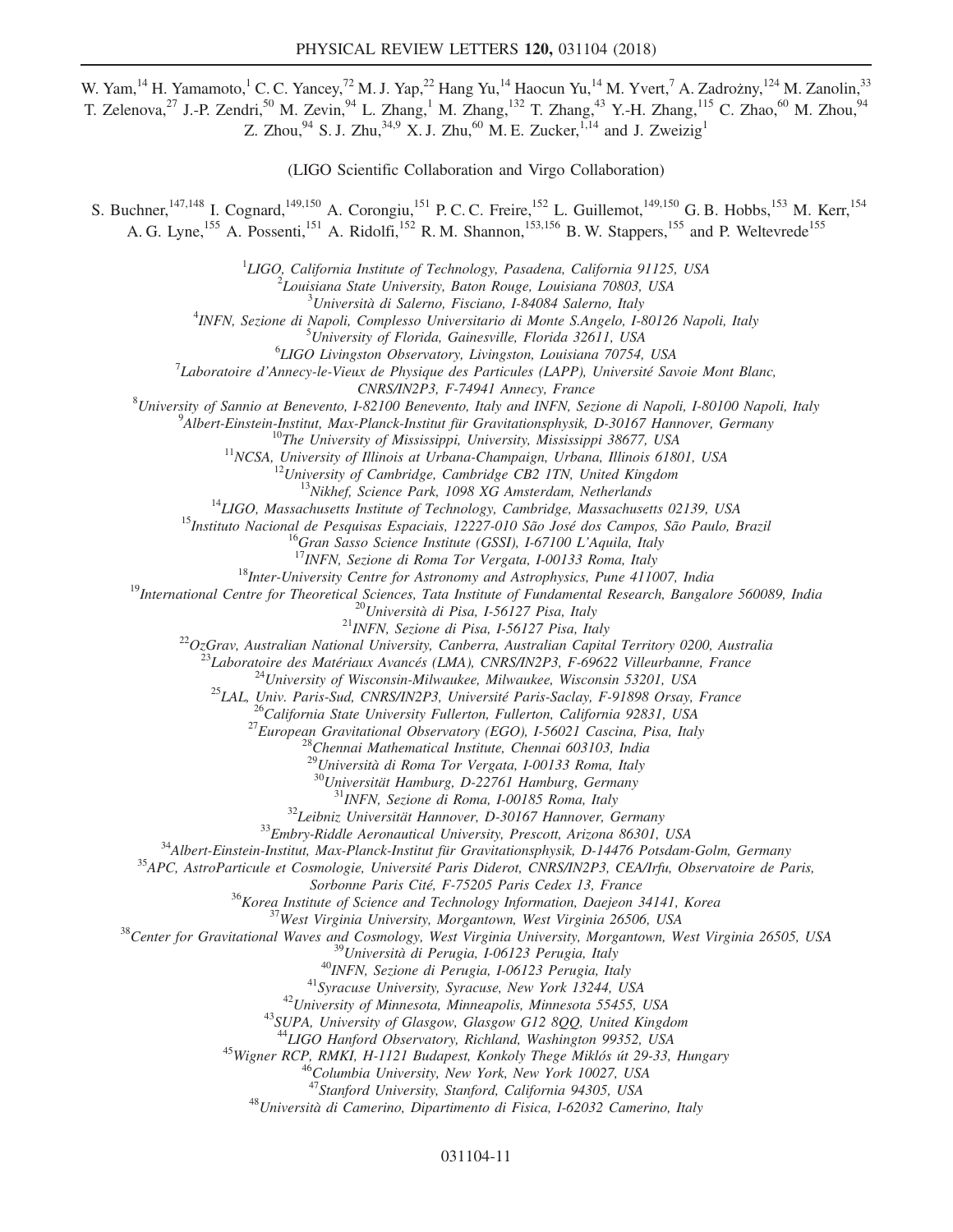## PHYSICAL REVIEW LETTERS 120, 031104 (2018)

<sup>49</sup>Università di Padova, Dipartimento di Fisica e Astronomia, I-35131 Padova, Italy<br><sup>50</sup>INFN, Sezione di Padova, I-35131 Padova, Italy<br><sup>51</sup>MTA Eötvös University, "Lendulet" Astrophysics Research Group, Budapest 1117, Hun

<sup>57</sup>Faculty of Physics, Lomonosov Moscow State University, Moscow 119991, Russia

<sup>58</sup>SUPA, University of the West of Scotland, Paisley PA1 2BE, United Kingdom<br><sup>59</sup>Caltech CaRT, Pasadena, California 91125, USA

<sup>60</sup>OzGrav, University of Western Australia, Crawley, Western Australia 6009, Australia<br><sup>61</sup>Department of Astrophysics/IMAPP, Radboud University Nijmegen, P.O. Box 9010, 6500 GL Nijmegen, Netherlands<br><sup>62</sup>Artemis, Universi

<sup>63</sup>Institut de Physique de Rennes, CNRS, Université de Rennes 1, F-35042 Rennes, France<br><sup>64</sup>Washington State University, Pullman, Washington 99164, USA<br><sup>65</sup>Università degli Studi di Urbino "Carlo Bo," I-61029 Urbino, Ita

Collège de France, F-75005 Paris, France<br><sup>69</sup>Carleton College, Northfield, Minnesota 55057, USA

<sup>70</sup>Astronomical Observatory Warsaw University, 00-478 Warsaw, Poland <sup>71</sup>VU University Amsterdam, 1081 HV Amsterdam, Netherlands <sup>72</sup>University of Maryland, College Park, Maryland 20742, USA

<sup>72</sup>Center for Relativistic Astrophysics and School of Physics, Georgia Institute of Technology, Atlanta, Georgia 30332, USA<br><sup>73</sup>Center for Relativistic Astrophysics and School of Physics, Georgia Institute of Technology,

<sup>83</sup>National Tsing Hua University, Hsinchu City, 30013 Taiwan, Republic of China<br><sup>84</sup>Charles Sturt University, Wagga Wagga, New South Wales 2678, Australia<br><sup>85</sup>University of Chicago, Chicago, Illinois 60637, USA<br><sup>86</sup>Pusan

<sup>87</sup>The Chinese University of Hong Kong, Shatin, New Territories, Hong Kong<br><sup>88</sup>INAF, Osservatorio Astronomico di Padova, Vicolo dell'Osservatorio 5, 1-35122 Padova, Italy<br><sup>89</sup>INFN, Trento Institute for Fundamental Physic

 $94$ Center for Interdisciplinary Exploration & Research in Astrophysics (CIERA), Northwestern University,

Evanston, Illinois 60208, USA

<sup>95</sup>Cardiff University, Cardiff CF24 3AA, United Kingdom

<sup>96</sup>Universitat de les Illes Balears, IAC3—IEEC, E-07122 Palma de Mallorca, Spain<br><sup>97</sup>The University of Texas Rio Grande Valley, Brownsville, Texas 78520, USA<br><sup>98</sup>Bellevue College, Bellevue, Washington 98007, USA<br><sup>99</sup>Inst

<sup>101</sup>California State University, Los Angeles, 5151 State University Drive, Los Angeles, California 90032, USA<br><sup>102</sup>Università di Trento, Dipartimento di Fisica, I-38123 Povo, Trento, Italy<br><sup>103</sup>Montclair State University